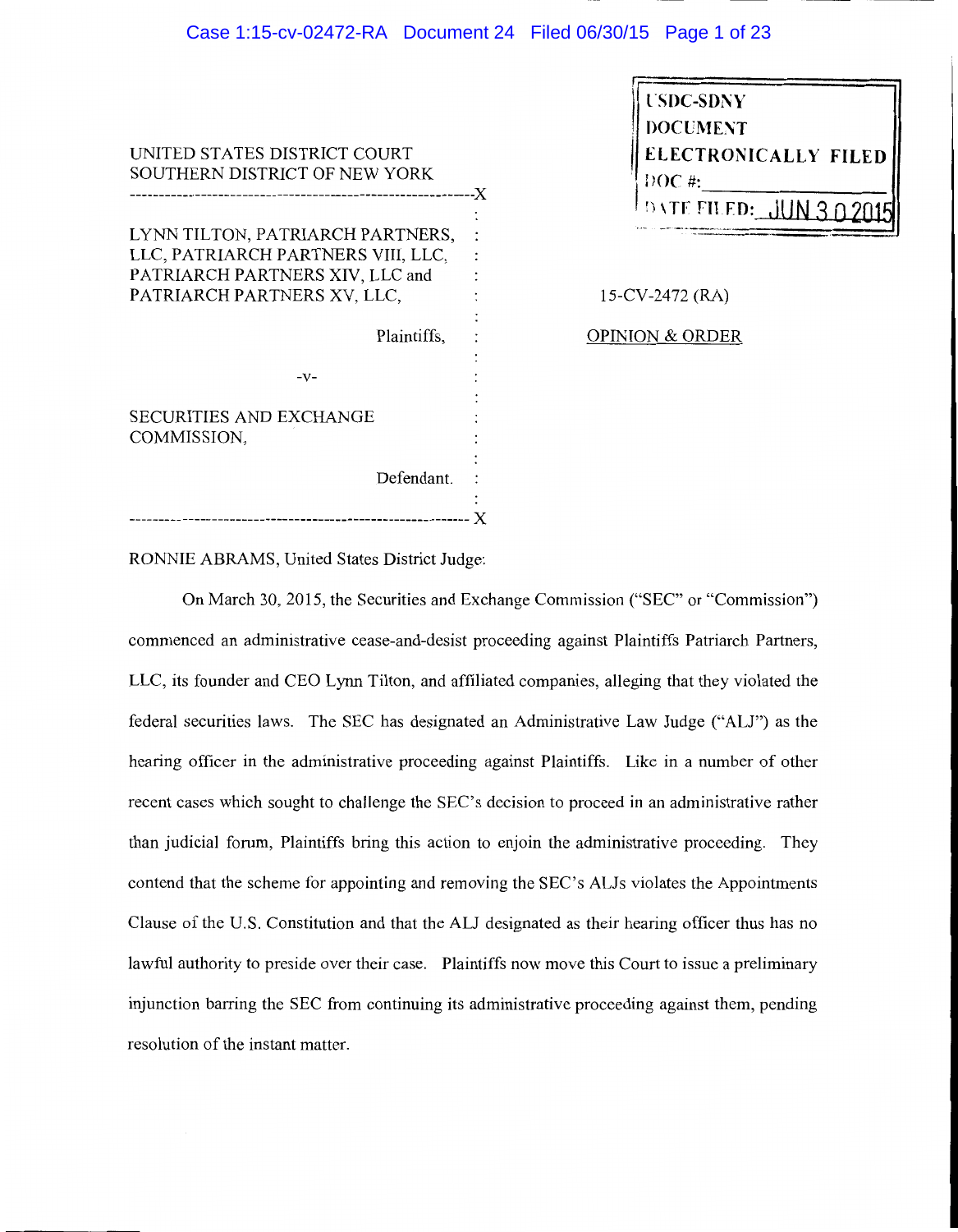## Case 1:15-cv-02472-RA Document 24 Filed 06/30/15 Page 2 of 23

The first question this Court must address in deciding whether to halt the ongoing administrative action against Plaintiffs is whether it has the power-or jurisdiction-to do so. Ultimately, I conclude, it does not. Congress has created a remedial scheme applicable to claims such as Plaintiffs', pursuant to which the exclusive avenue of review of an ALJ's decisions is through the administrative process, with subsequent judicial review by a federal court of appeals. Plaintiffs are therefore obliged to further litigate their claims in the Commission's administrative forum and seek review, if they so choose, in a circuit court of appeals. Because this Court lacks subject matter jurisdiction to decide the merits of Plaintiffs' constitutional claims, their motion is denied and the Complaint must be dismissed.

#### **BACKGROUND**

With the passage of the Dodd-Frank Wall Street Reform and Consumer Protection Act of 2010, Congress expanded the SEC's authority to impose civil penalties in administrative proceedings where such penalties could previously only be sought against non-regulated persons or entities in federal district court. *See* Pub. L. No. 111-203, § 929P(a), 124 Stat. 1376, 1862-64 (2010); *see also Duka v. US. SEC,* No. 15-CV-0357 (RMB), 2015 WL 1943245, at \*2 (S.D.N.Y. Apr. 15, 2015); *Bebo v. SEC,* No. 15-C-3, 2015 WL 905349, at \*1 (E.D. Wis. Mar. 3, 2015) (with Dodd-Frank, "Congress made the SEC's authority in administrative penalty proceedings 'coextensive' with its authority to seek penalties in federal court" (quoting H. Rep. No. 111-687, at 78 (2010)). This is one of several recent cases attacking the SEC's decision to bring an ever increasing number of enforcement actions within its own administrative scheme, rather than in federal court.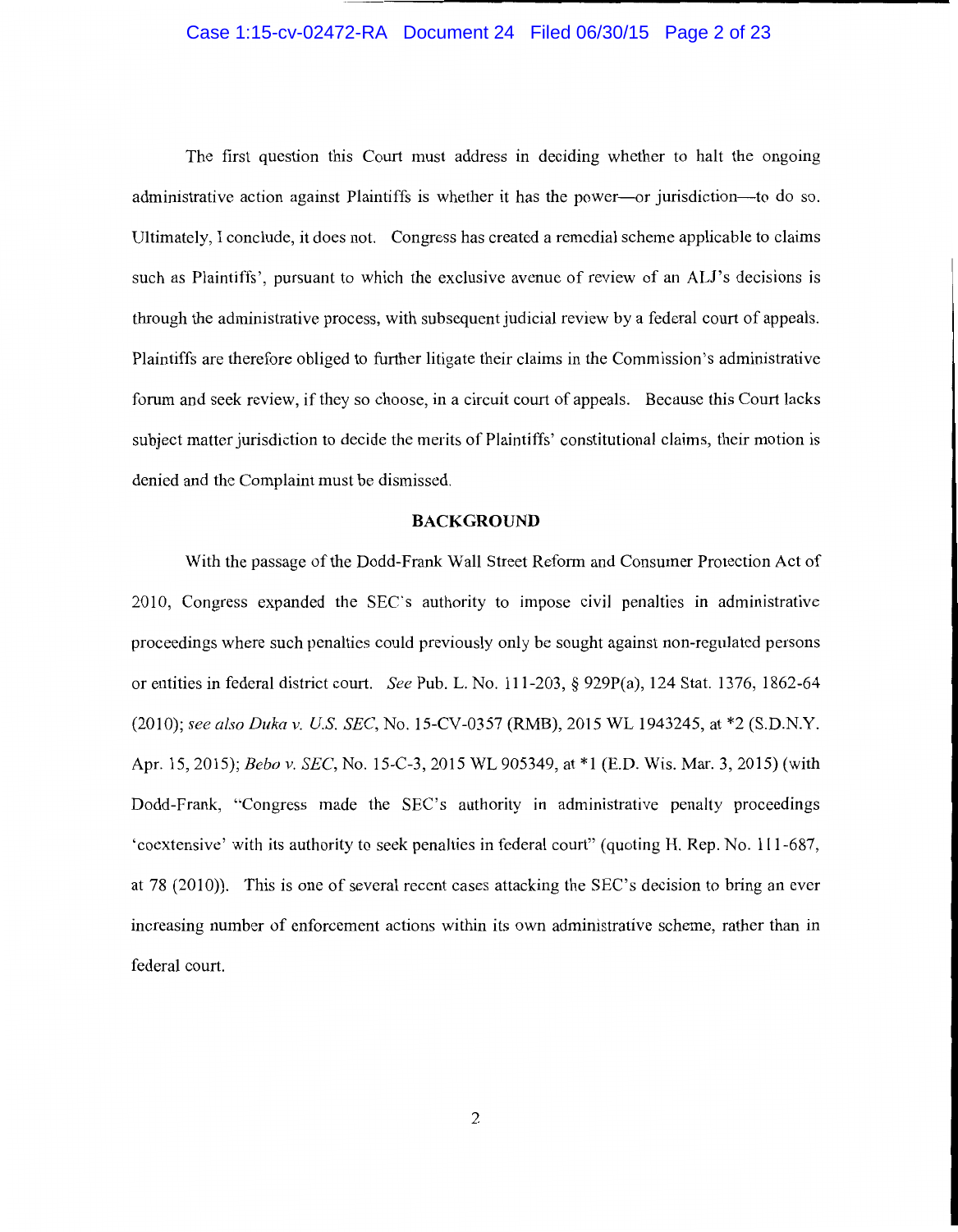#### I. SEC Administrative Proceedings Generally

SEC administrative proceedings "shall be presided over by the Commission or, if the Commission so orders, by a hearing officer.'' 17 C.F.R. § 201.110. "Hearing officers" are defined to include administrative law judges.  $17$  C.F.R. § 201.101(a)(5).

Unless the Commission directs otherwise, an AU ''shall prepare an initial decision in any proceeding" over which he or she presides. 17 C.F.R.  $\S$  201.360(a)(1). The Commission may on its own initiative or on a party's petition review the initial decision. 17 C.F.R.  $\S 201.411(b)$ , ( c ). If no petition for review is filed and the Commission does not review on its own initiative, the Commission "will issue an order that the decision has become final  $\ldots$ ." 17 C.F.R. §  $201.360(d)(2)$ .

Congress has established a scheme for judicial review of Commission actions, providing that a "person aggrieved by a final order of the Commission ... may obtain review of the order in the United States Court of Appeals for the circuit in which he resides or has his principal place of business, or for the District of Columbia Circuit . . . . On the filing of the petition, the court has jurisdiction, which becomes exclusive on the filing of the record, to affirm or modify and enforce or to set aside the order in whole or in part." 15 U.S.C.  $\S 78y(a)$ .<sup>1</sup>

## II. SEC Proceedings Against Plaintiffs

Plaintiffs allege that the SEC began investigating them "at least as early as" December 2009. Compl.  $\parallel$  5. On March 30, 2015, the SEC issued an Order Instituting Public Administrative and Cease-and-Desist Proceedings ("OIP"), which commenced administrative proceedings against Plaintiffs pursuant to the Investment Advisors Act and the Investment Company Act. *Id.* at **15**; Gunther Decl. Ex. 1. By Order of the Chief Administrative Law Judge,

<sup>1</sup>The various review provisions in the federal securities Jaws are materially similar. *See* 15 U.S.C. *§§* 77i(a), 80a-42(a), 80b-13(a).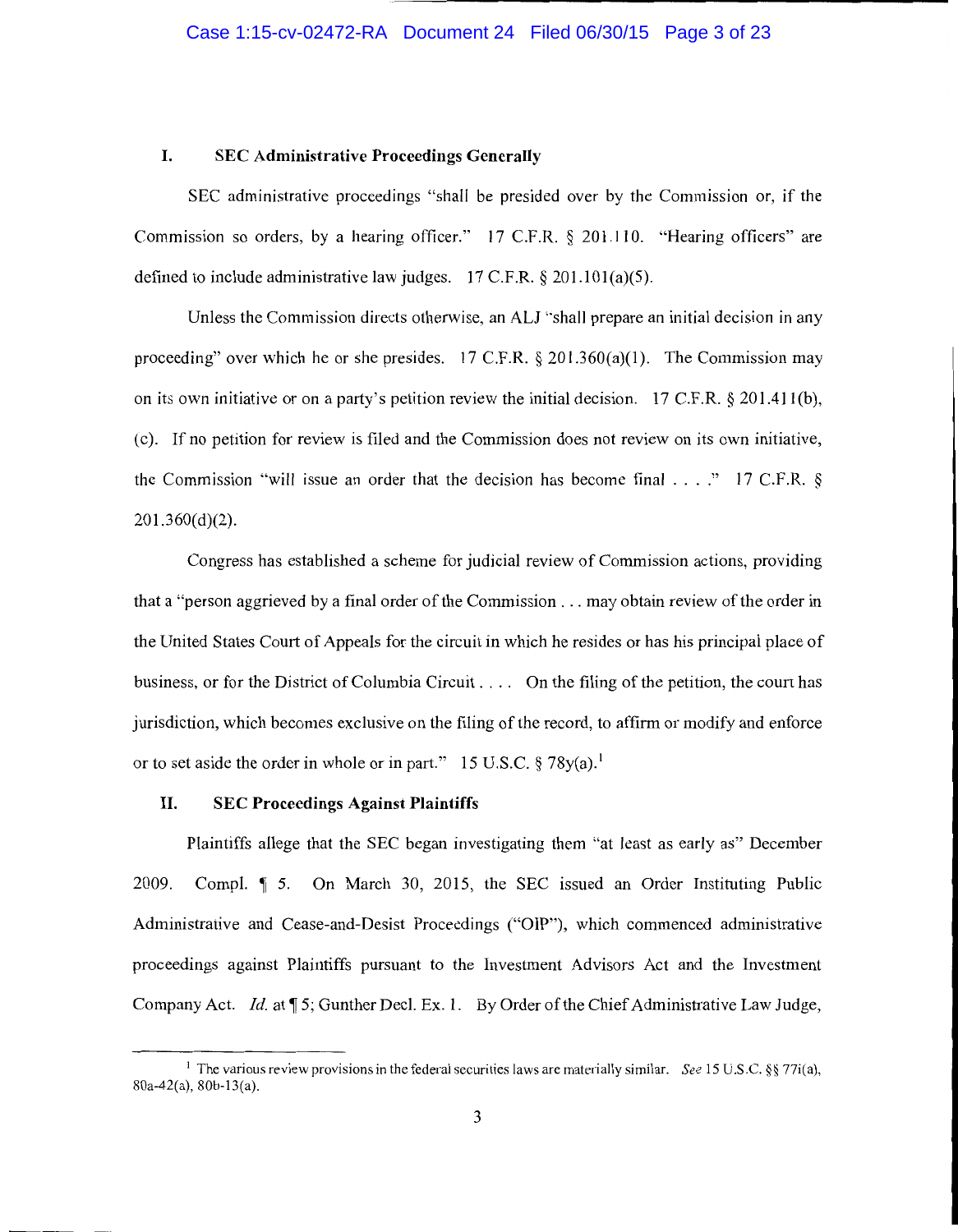## Case 1:15-cv-02472-RA Document 24 Filed 06/30/15 Page 4 of 23

the administrative proceeding is to be presided over by Administrative Law Judge Carol Fox Foelak. *In the Matter of Lynn Tilton et al.,* Administrative Proceedings Rulings Release No. 2494 (SEC April 6, 2015), *available at* http://www.sec.gov/alj/aljorders/2015/ap-2494.pdf.

#### III. **The Instant Action**

In this action, Plaintiffs seek to avoid "being compelled to submit to an unconstitutional proceeding  $\ldots$ ." Compl.  $\llbracket 6$ . Plaintiffs' argument is rooted in the Appointments Clause of Article II of the Constitution. Article II provides, in relevant part, that "Congress may by Law vest the Appointment of such inferior Officers, as they think proper, in the President alone, in the Courts of Law, or in the Heads of Departments." U.S. Const., art. IT,§ 2, cl. 2. Plaintiffs contend first that since ALJs are not appointed by the SEC Commissioners themselves, *i.e.*, the head of a department, the ALJ appointments scheme is unconstitutional. Pls.' Br. at 13-14. Second, Plaintiffs argue that under the Supreme Court's decision in *Free Enterprise Fund v. Public Company Accounting Oversight Board,* 561 U.S. 477 (2010), an "inferior officer" cannot, under Article II, be insulated from Presidential removal by more than one layer of tenure protection. Pls.' Br. at 13. Since the ALJs cannot be removed except for "good cause," 5 U.S.C. § 7521(a), and the SEC Commissioners themselves cannot be removed "except for inefficiency, neglect of duty, or malfeasance in office," *Free Enter.*, 561 U.S. at 487 (citation omitted), Plaintiffs maintain that the two layers of tenure protection created by the ALJ removal scheme is unconstitutional. Pls.' Br. at 2.

The SEC disagrees. As an initial matter, the SEC argues that this Court lacks subject matter jurisdiction over Plaintiffs' claims, since Plaintiffs must raise their claims through the administrative remedial scheme established by Congress and seek judicial review, if any, before a court of appeals. Opp. at 6-11. The SEC further contends that its ALJs are not "inferior officers"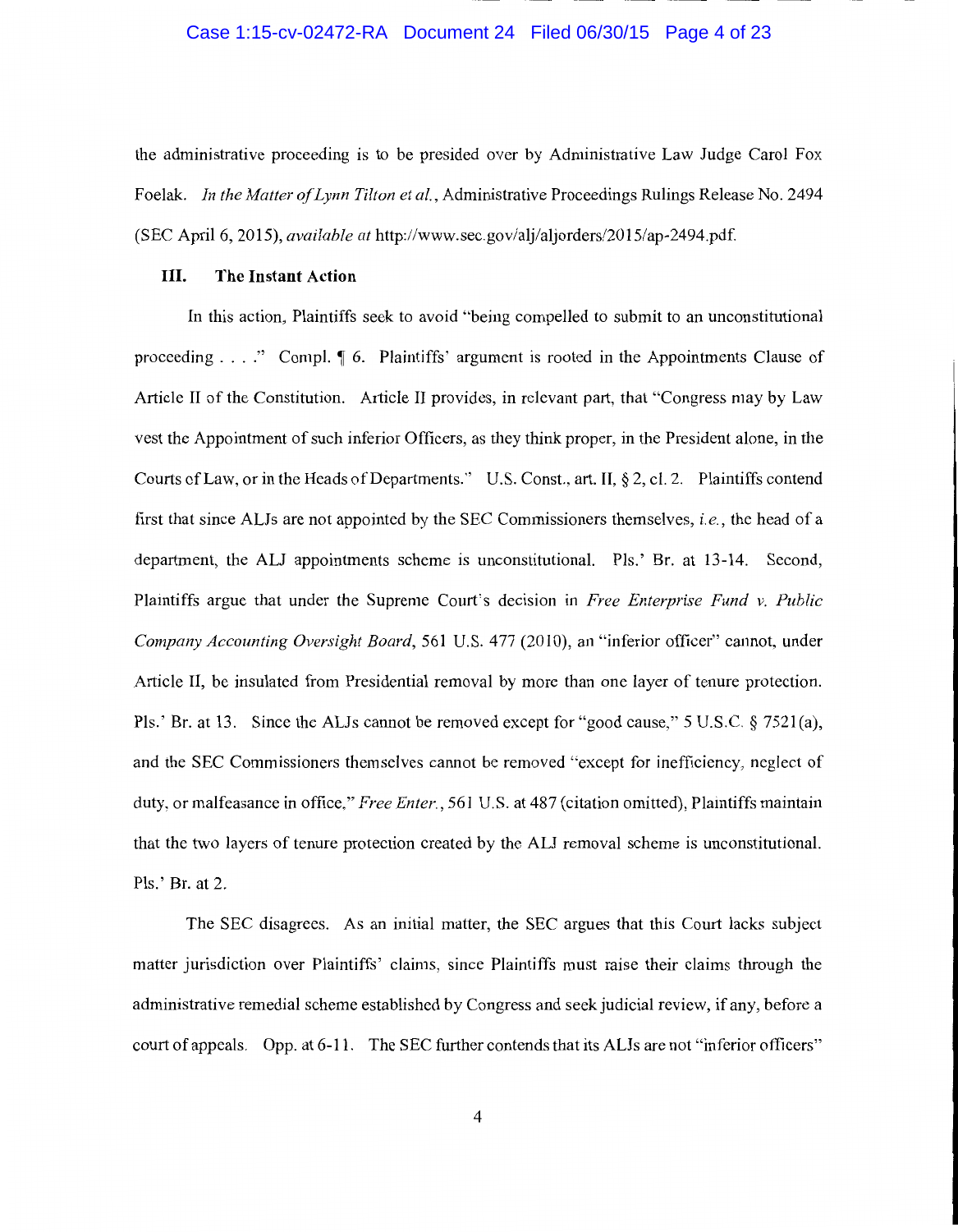## Case 1:15-cv-02472-RA Document 24 Filed 06/30/15 Page 5 of 23

under the Constitution but mere "employees," the hiring and firing of whom is not governed by Article II. *Id.* at 11-22. Finally, the SEC argues that Plaintiffs have not shown irreparable harm sufficient to warrant a preliminary injunction, nor that the balance of equities or the public interest favor granting a preliminary injunction. *Id.* at 22-25.

#### **DISCUSSION**

The threshold issue in this case-and, ultimately, the dispositive one for purposes of the present motion-is whether subject matter jurisdiction exists for this Court to consider Plaintiffs' claims. Plaintiffs, as the party asserting federal subject matter jurisdiction, bear the burden of proving by a preponderance of the evidence that it exists. *Makarova v. United States,* 201 F.3d 110, 113 (2d Cir. 2000).

Federal courts are courts of limited jurisdiction. *Perpetual Sec., Inc. v. Tang,* 290 F.3d 132, 136 (2d Cir. 2002). "Within constitutional bounds, Congress decides what cases the federal courts have jurisdiction to consider." *Bowles v. Russell,* 551 U.S. 205, 212 (2007). As noted above, the federal securities laws provide that a person aggrieved by an order of the Commission "may obtain review of the order in the United States Court of Appeals for the circuit in which he resides or has his principal place of business, or for the District of Columbia Circuit .... " 15 U.S.C. § 78y(a)(l); *see also* 15 U.S.C. §§ 77i(a), 80a-42(a), 80b-13(a). The jurisdictional question here is whether this "statutory scheme of administrative and judicial review provides the exclusive means of review" for Plaintiffs' claims, thereby precluding Plaintiffs from pursuing those claims in district court. *Elgin v. Dep* 't *of Treasury,* 132 S. Ct. 2126, 2132 (2012).

The Second Circuit has held that "[r]eview provisions such as this generally preclude de novo review in the district courts, requiring litigants to bring challenges in the Court of Appeals or not at all." *Altman v. US SEC,* 687 F.3d 44, 45-46 (2d Cir. 2012) (citation omitted); *see also*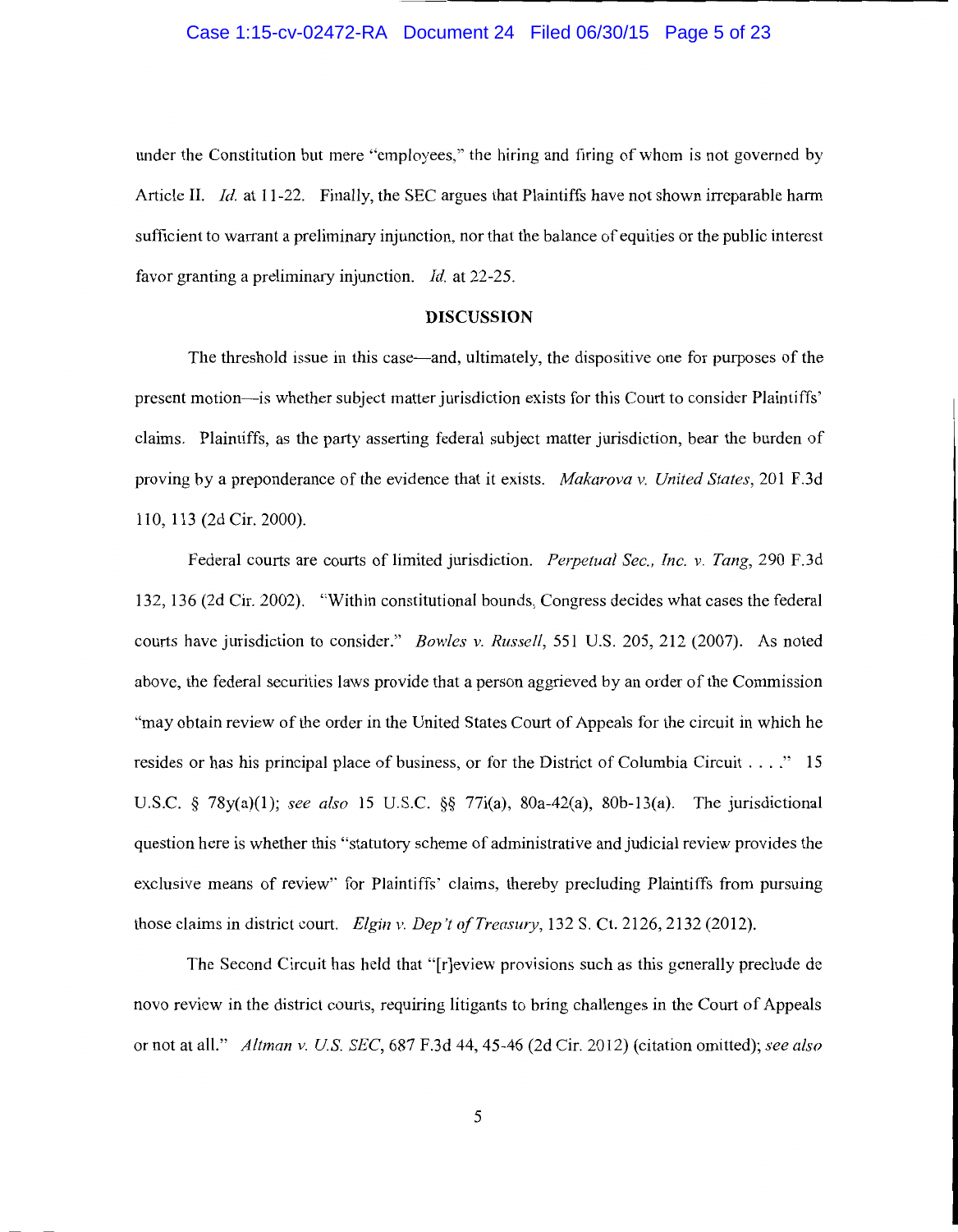## Case 1:15-cv-02472-RA Document 24 Filed 06/30/15 Page 6 of 23

*Free Enter.*, 561 U.S. at 489 ("Generally, when Congress creates procedures designed to permit agency expertise to be brought to bear on particular problems, those procedures are to be exclusive.") (citation omitted). The Supreme Court has instructed, however, that a statutory review scheme does "not restrict judicial review unless the 'statutory scheme' displays a 'fairly discernible' intent to limit jurisdiction, and the claims at issue 'are of the type Congress intended to be reviewed within th[e] statutory structure."' *Free Enter.,* 561 U.S. at 489 (alteration in original) (quoting *Thunder Basin Coal Co. v. Reich,* 510 U.S. 200, 207 (1994)).

In *Thunder Basin,* a case involving a statutory review scheme for challenges to agency enforcement actions under the Mine Act, the Supreme Court established a framework to determine whether a statutory review scheme precludes district court jurisdiction over pre-enforcement challenges to an administrative action. 510 U.S. at 212-213. Utilizing this framework, the Supreme Court in *Free Enterprise* stated that "we presume that Congress does not intend to limit jurisdiction [1] if 'a finding of preclusion could foreclose all meaningful judicial review'; [2] if the suit is 'wholly collateral to a statute's review provisions'; and [3] ifthe claims are 'outside the agency's expertise." *Free Enter.*, 561 U.S. at 489 (quoting *Thunder Basin*, 510 U.S. at 212-213). The first factor, the court noted in *Altman v. U.S. SEC,* "seems most important; ... that a plaintiffs 'constitutional claims ... can be meaningfully addressed in the Court of Appeals' trumps other considerations such as that administrative review is conducted internally rather than independently and that the reviewing body lacks expertise in reviewing constitutional questions." 768 F. Supp. 2d 554, 559 (S.D.N.Y. 2011) (quoting *Thunder Basin,* 510 U.S. at 215), *ajf'd,* 687 F.3d 44 (2d Cir. 2012).

In recent months, district courts have reached different conclusions as to whether they have jurisdiction over claims similar to the ones Plaintiffs raise here, or whether jurisdiction is precluded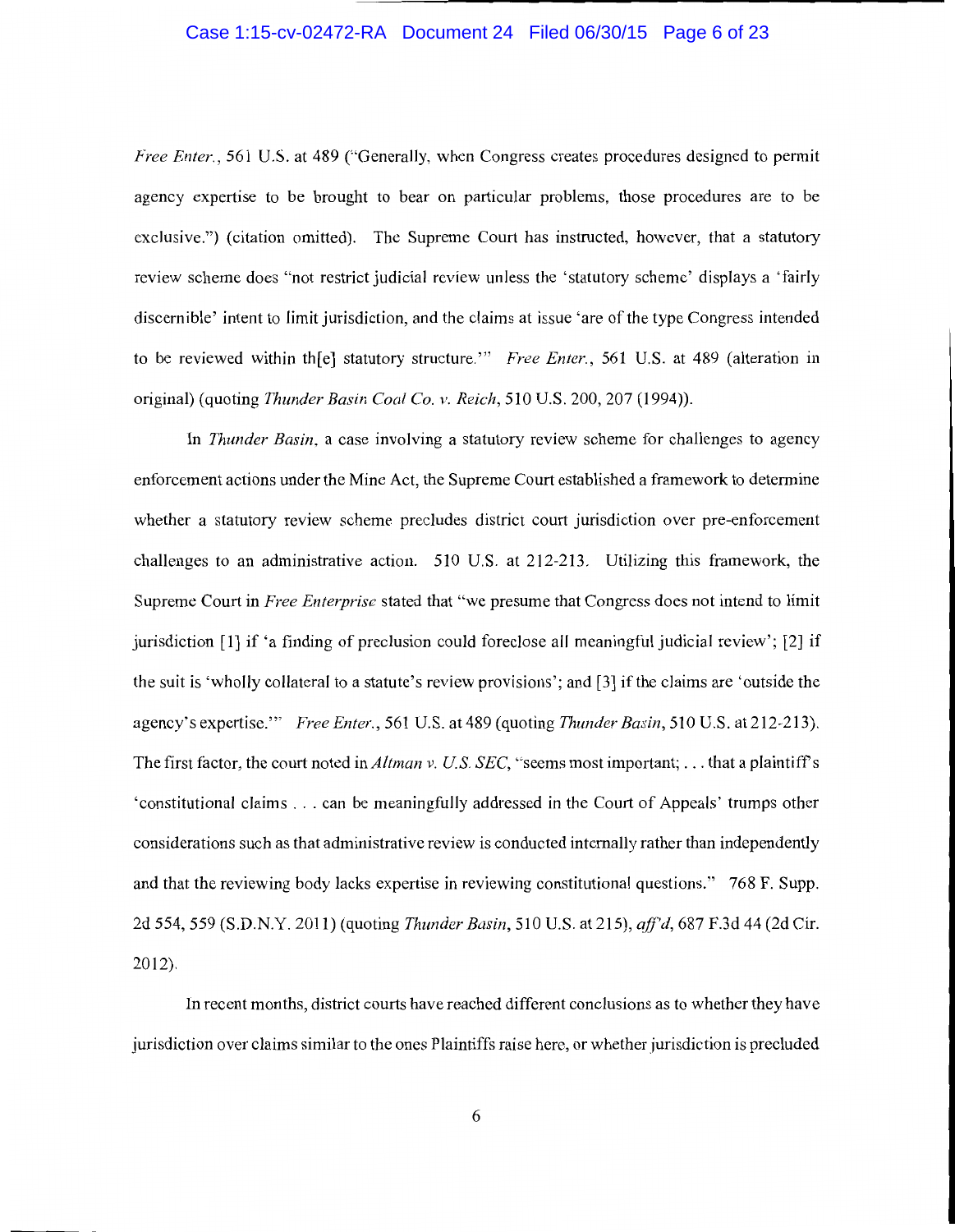## Case 1:15-cv-02472-RA Document 24 Filed 06/30/15 Page 7 of 23

by the statutory scheme. *Compare, e.g., Hill v. SEC,* No. 15-CV-1801 (LMM) (N.D. Ga. June 8, 2015), ECF No. 28 (district court has jurisdiction) and *Duka v. US SEC,* No. 15-CV-0357 (RMB), 2015 WL 1943245 (S.D.N.Y. Apr. 15, 2015) (same) *with Spring Hill Capital Partners, LLC v. SEC,* No. 15-CV-4542 (ER) (S.D.N.Y. June 26, 2015), ECF No. 24 (district court lacks jurisdiction) and *Bebo,* 2015 WL 905349 (same). Ultimately, this Court finds the arguments against jurisdiction more persuasive, and concludes that Plaintiffs have not established that Congress intended to exclude their claims from the designated statutory review scheme.

## **A. Meaningful Judicial Review**

In *Elgin v. Dep* 't *of Treasury,* a case addressing whether the Civil Service Reform Act provided the "exclusive avenue to judicial review" through an administrative process and appeal to a circuit court, the Supreme Court held that where the statutory scheme provided for "review in the Federal Circuit, an Article III court fully competent to adjudicate petitioners' [constitutional] claims," meaningful judicial review existed. 132 S. Ct. at 2130, 2137. This was true, the Court stated, regardless of whether the administrative tribunal itself had the authority to consider the constitutional claims in the first instance. *Id.* at 2136-37. Similarly, in *Thunder Basin*, on which *Elgin* relied, the Court held that even if the agency could not consider the petitioner's constitutional claims, they could still be "meaningfully addressed in the Court of Appeals,'' in which the statutory scheme had vested judicial review. 510 U.S. at 215. It is undisputed that the statutory review scheme here similarly provides for review in a circuit court of appeals, and that Plaintiffs' claims may ultimately be heard in that forum. This case thus "does not present the 'serious constitutional question' that would arise if an agency statute were construed to preclude all judicial review of a constitutional claim." *Thunder Basin,* 510 U.S. at 215 n.20 (citing *Bowen v. Michigan Acad. of Family Physicians,* 476 U.S. 667, 681 n.12 (1986)). Rather, federal appellate court review is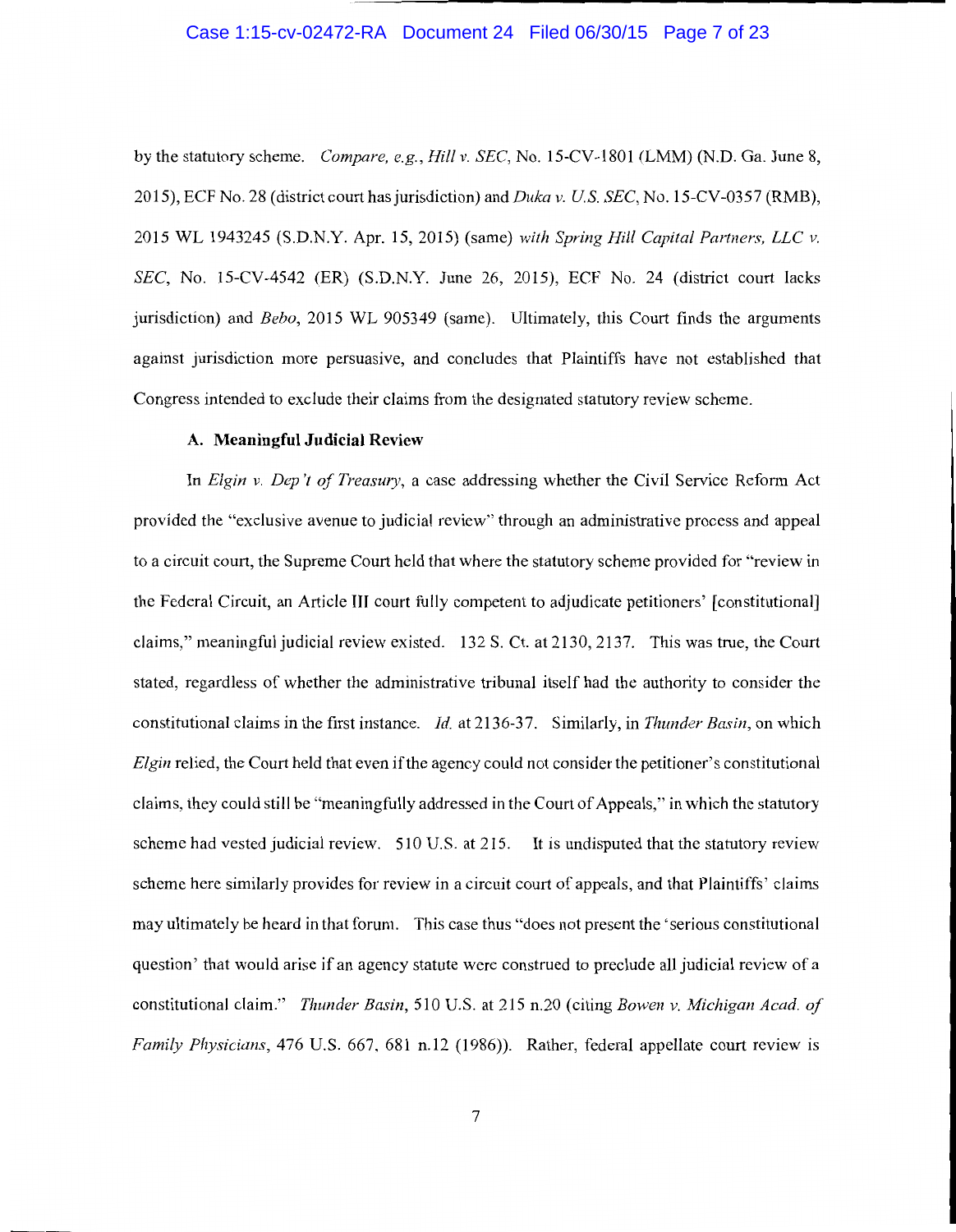# Case 1:15-cv-02472-RA Document 24 Filed 06/30/15 Page 8 of 23

expressly available to Plaintiffs, and this Court is not persuaded that such review would not be "meaningful."

According to Plaintiffs, meaningful review is not available because ( 1) requiring them to litigate their claims through administrative channels in the first instance will force them to undergo the very proceedings they claim are unconstitutional; (2) pursuing their claims administratively will result in "significant and irreparable injury"; (3) their claims cannot be raised effectively in an administrative proceeding; and (4) the ALJ and the Commission will be "inherently conflicted" in assessing their claims. None of these arguments are availing.

*First,* Plaintiffs' primary contention is that requiring them to litigate before the *ALI* in the first instance will "force[] [them] to endure the very proceeding that [they] allege[] is inherently unconstitutional." Pls.' Br. at 11. The court in *Duka* agreed, concluding that, if the plaintiff were required to await the conclusion of administrative proceedings before seeking judicial review, her "claim for injunctive and declaratory relief would likely be moot at that stage because the allegedly unconstitutional Administrative Proceeding would have already taken place." 2015 WL 1943245, at \*5; *see also Hill,* slip op. at 15. This Court respectfully declines to adopt this reasoning.

Such an exception to the enforceability of statutory review schemes could swallow the schemes themselves; indeed, any arguably plausible claim in district court that an administrative proceeding should be enjoined as unconstitutional could confer jurisdiction and thus thwart Congress' intent to the contrary. Although Plaintiffs are understandably frustrated that they cannot, in their view, obtain meaningful judicial review of the constitutionality of the proceedings they challenge prior to "endur[ing]" those very proceedings, Pis.' Br. at 11, this posture is not uncommon in our judicial system, nor a burden peculiar to this case. Oftentimes in our system, a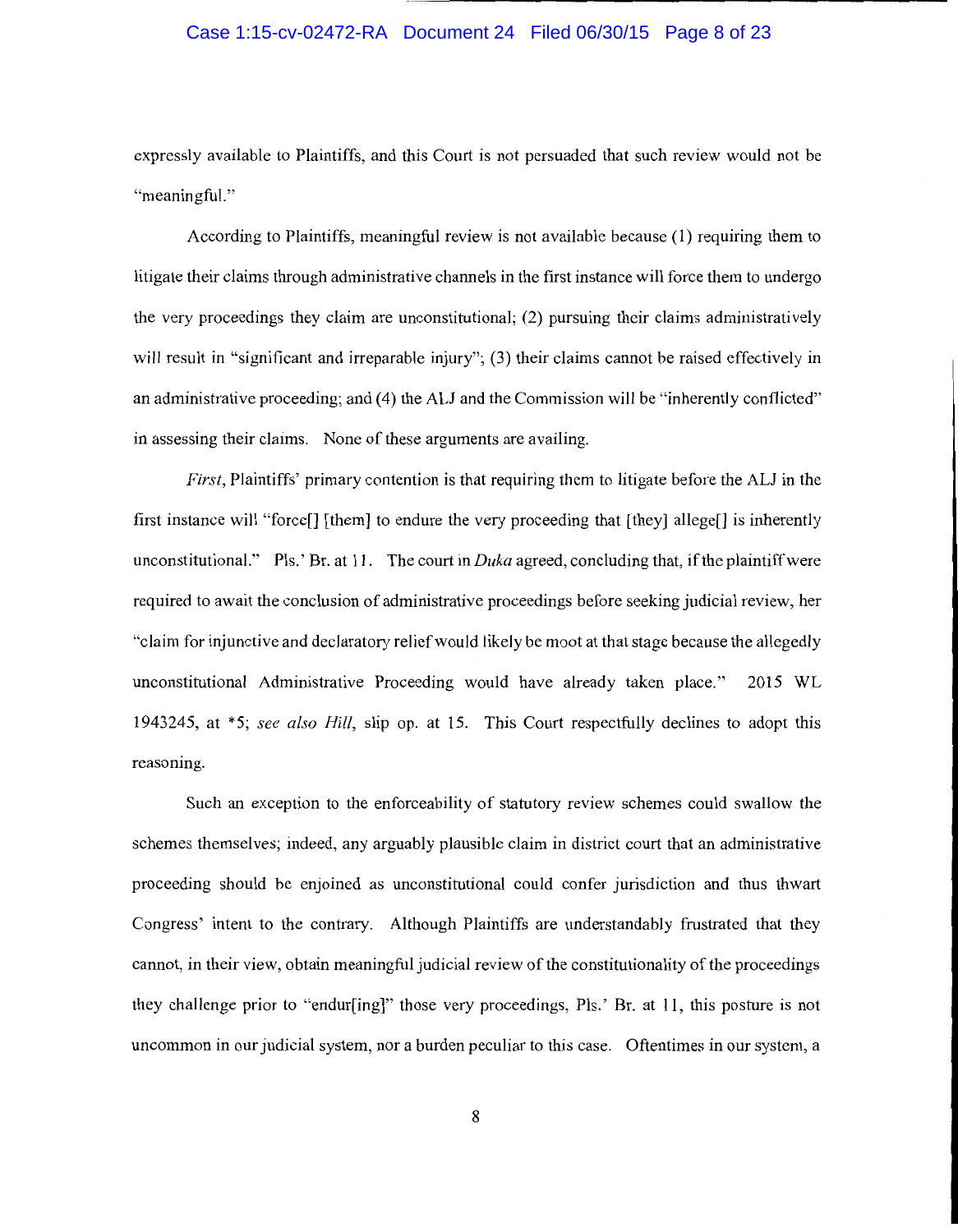## Case 1:15-cv-02472-RA Document 24 Filed 06/30/15 Page 9 of 23

party challenging the legality of the very proceeding or forum in which she is litigating must "endure" those proceedings before obtaining vindication. *See, e.g., Mohawk Indus., Inc. v. Carpenter,* 558 U.S. 100, 108-9 (2009) ("We routinely require litigants to wait until after final judgment to vindicate valuable rights, including rights central to our adversarial system."); *Merritt*  v. *Shuttle, Inc.,* 187 F.3d 263, 268 (2d Cir. 1999) ("non-immunity based motions to dismiss for want of subject matter jurisdiction are not ordinarily entitled to interlocutory review"); *Germain*  v. *Connecticut Nat. Bank,* 930 F.2d 1038, 1040 (2d Cir. 1991) (order denying motion to strike jury demand not immediately appealable; if the plaintiff has no right to a jury trial, the defendant may raise that issue on appeal from an adverse final judgment, and if the appellate court agrees, it will remand for a nonjury trial, thus vindicating the defendant's right); *D'Ippolito v. Am. Oil Co.*, 401 F.2d 764, 764-65 (2d Cir. 1968) (order transferring case to another district not immediately appealable); *Rosen* v. *Sugarman,* 357 F.2d 794, 796 (2d Cir. 1966) (order denying an application for disqualification of a judge not immediately appealable).<sup>2</sup> As Judge Kaplan noted in *Chau v*. *US. SEC,* criminal defendants "cannot interrupt their prosecutions and trials" to appeal perceived errors but must "await conviction and final judgment. Delaying judicial review does not violate these criminal defendants' due process rights any more than requiring plaintiffs to await final adjudication before the SEC would violate theirs." No. 14-CV-1903 (LAK), 2014 WL 6984236, at \*9 (S.D.N.Y. Dec. 11, 2014).

Indeed, in the very cases the parties rely on in their arguments on the merits, Appointments Clause challenges similar to Plaintiffs' were raised either for the first time before the court of

<sup>&</sup>lt;sup>2</sup> To be sure, this is not the case in every instance—there are exceptions where, rather than "endure" the normal course of proceedings, interlocutory review may be had. 28 U.S.C. *§* 1292(a), for instance, authorizes immediate appeals of interlocutory orders "granting, continuing, modifying, refusing or dissolving injunctions" in order to ''permit[] litigants to effectually challenge interlocutory orders of serious, perhaps irreparable, consequence." *Carson v. Am. Brands, Inc.,* 450 U.S. 79, 84 (1981). As discussed below, however, the Court is not persuaded that Plaintiffs will suffer irreparable harm simply by litigating their claims within the statutory review scheme.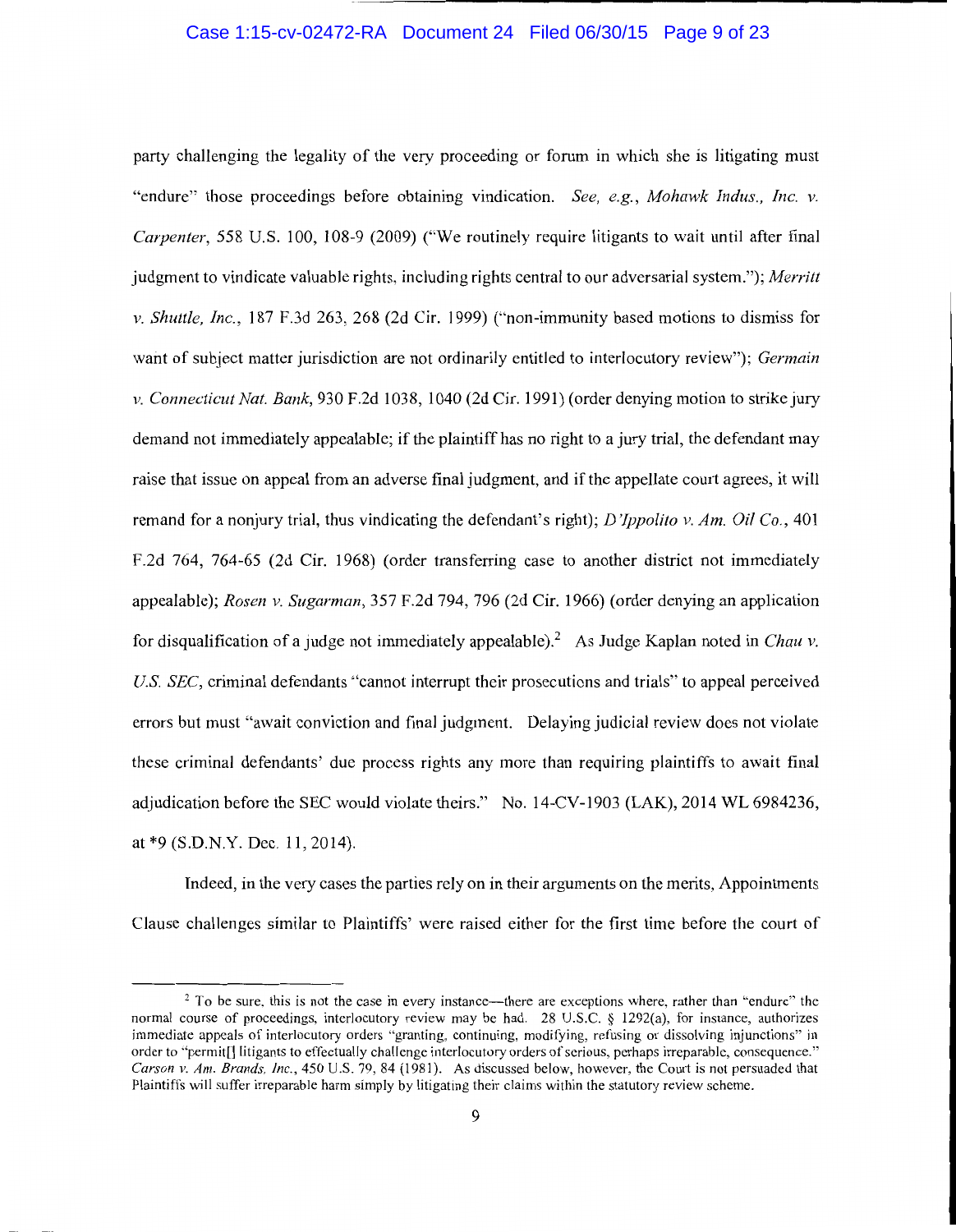## Case 1:15-cv-02472-RA Document 24 Filed 06/30/15 Page 10 of 23

appeals after an administrative proceeding or litigated before the agency and raised again on appeal-as Plaintiffs are authorized by statute to do here. In *Landry* v. *FDIC,* for example, the initial proceedings were presided over by an FDIC ALI. 204 F.3d 1125, 1128 (D.C. Cir. 2000). The petitioner moved, before the ALI, to disqualify the ALI under the Appointments Clause. Br. for Petitioner, *Landry v. FDIC,* No. 99-1230, 1999 WL 34833873, at \*3 (D.C. Cir. Sept. 7, 1999). The ALJ issued a Recommended Decision against the petitioner, which was adopted by the FDIC' s Board of Directors, and which, in the Board's own order, addressed the Appointments Clause issue. *Id.* at \*4; *Landry,* 204 F.3d at 1133 n.2. Subsequently, the petitioner appealed to the District of Columbia Circuit, which held that FDIC ALJs are not "inferior officers" for purposes of the Appointments Clause. *Landry,* 204 F.3d at 1132-1134. There is no reason why this procedure-which involved the petitioner undergoing the very administrative proceeding he was challenging before obtaining judicial review--provided anything less than meaningful review of a constitutional question nearly identical to the one at issue here.

Similarly, in *Freytag v. C.I.R.,* the proceedings were before the Tax Court, where the petitioner's case was assigned to a Special Trial Judge ("STJ"). 501 U.S. 868, 871 (1991). The STJ issued a ruling against the petitioners, which was adopted by the Tax Court's Chief Judge. *Id.* at 871-72. Petitioners appealed to the Fifth Circuit and raised for the first time their contention that the STJs held their positions in violation of the Appointments Clause. *Id.* at 872. Petitioners ultimately appealed to the Supreme Court, which held that while STJs were "inferior officers" under Article II, not merely "employees," their appointments scheme did not run afoul of the Constitution. *Id.* at 880-92. As is the case with *Landry,* the fact that the judicial review of the constitutionality of those proceedings occurred after the administrative proceedings concluded did not render such review meaningless. To the contrary. Plaintiffs here offer no compelling reason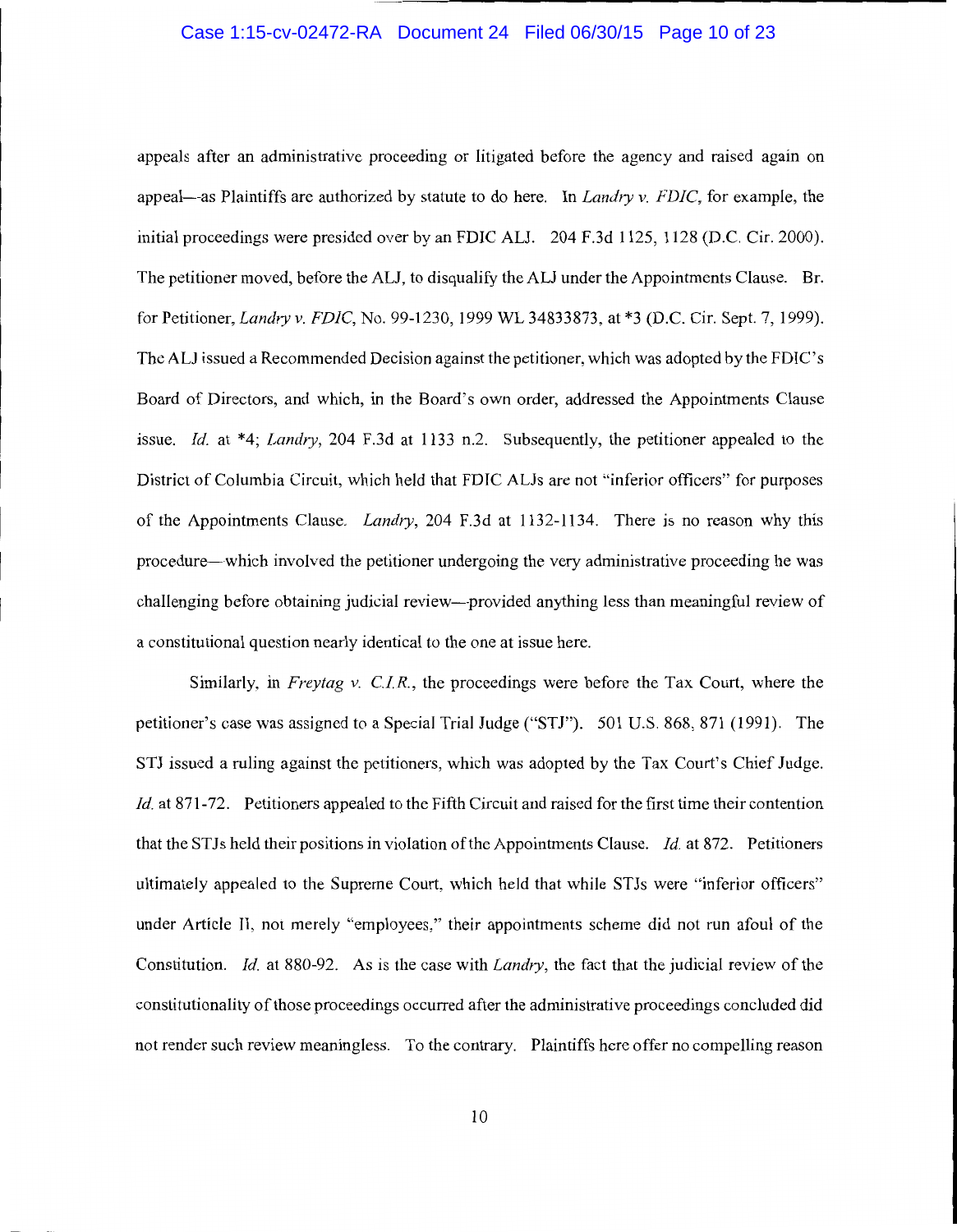# Case 1:15-cv-02472-RA Document 24 Filed 06/30/15 Page 11 of 23

why their challenge cannot similarly proceed within the designated statutory scheme and await ultimate review by a court of appeals.

As noted above, some recent cases addressing challenges to the SEC's choice of forum have reached the same conclusion. Only last week in this District, Judge Ramos held that plaintiffs similarly situated to those in this case could obtain meaningful review in a court of appeals. *See Spring Hill,* ECF No. 24, at 67:17-25. Judge Ramos rejected the plaintiffs' contention that "the burden of going through an agency proceeding" was enough to render eventual circuit court review meaningless, stating that "the party must patiently await the denouement of proceedings within the Article II branch." *Id.* at 69:12-16 (citing *Chau,* 2014 WL 6984236, at \* 12). In *Bebo v. SEC,* which also addressed circumstances nearly identical to those in the instant case, the court rejected the plaintiffs "objection to being subject to a procedure that she contends is wholly unconstitutional." 2015 WL 905349, at  $*4$ . In so doing, it held that "[i]f the process is constitutionally defective, [the plaintiff] can obtain relief before the Commission, if not the court of appeals." *Id.* Until then, the court held, the plaintiff must await the conclusion of the administrative proceedings. *Id.* 

In *Chau,* Judge Kaplan similarly concluded that the court lacked jurisdiction to enjoin an SEC administrative proceeding. 2014 WL 6984236, at \*1, 10. In response to the plaintiffs' claim "that they should not have to wait" because "[t]hey believe that the unfairness in their proceeding is manifest *now,"* the court stated, in terms that apply equally to the present case, "Perhaps. Perhaps not. Indeed, if plaintiffs' arguments are as strong as they insist, then vindication will be theirs should the time come. But plaintiffs offer no compelling reason why the congressionally-specified route of review is inappropriate here, and the Court sees none." *Id.*<sup>3</sup>

<sup>&</sup>lt;sup>3</sup> Touche Ross & Co. v. SEC, 609 F.2d 570 (2d Cir. 1979) does not alter the Court's analysis. In that case, the Second Circuit held that the district court had jurisdiction over a claim that the SEC had no statutory authority to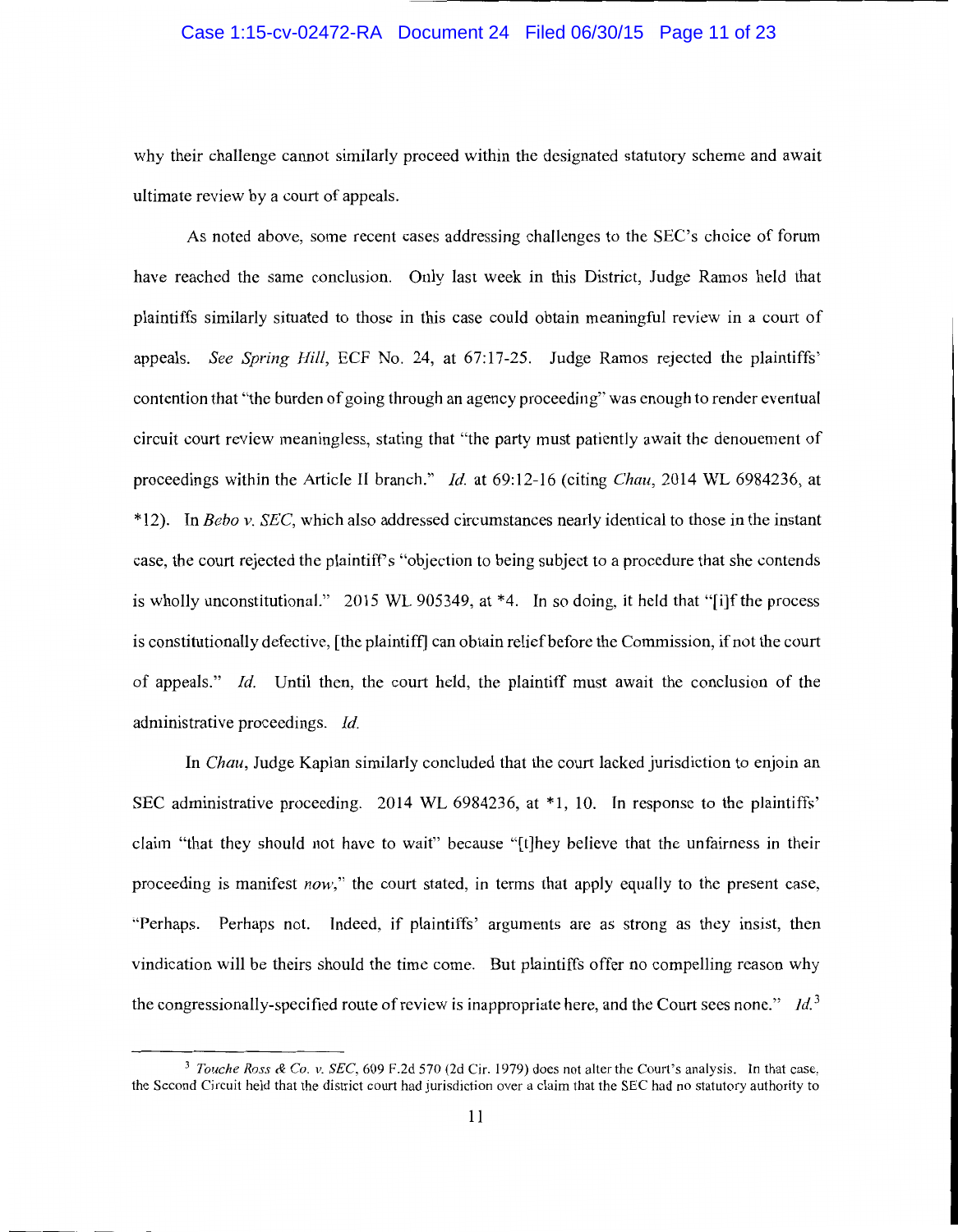# Case 1:15-cv-02472-RA Document 24 Filed 06/30/15 Page 12 of 23

*Second*, Plaintiffs' argument that requiring them to pursue their claims within the administrative review process would subject to them to "significant and irreparable injury" because "[e]ven a successful appeal to the Court of Appeals 'would be unable to remedy the harm alleged"' is unavailing. Pls.' Br. at 12; Reply Br. at 9 (quoting *Duka,* 2015 WL 1943245, at \*5). If a court of appeals vacates an adverse decision by the Commission on the very constitutional grounds Plaintiffs advance, it will vindicate Plaintiffs' claim to a constitutionally sound proceeding. *Cf Mohawk Indus.,* 558 U.S. at 109 ("postjudgment appeals generally suffice to protect the rights of litigants").

To the extent Plaintiffs argue that being obliged to continue litigating before the ALJ and the Commission is itself so onerous that the statutory scheme should be thwarted, the Supreme Court has expressly rejected that argument. In *FTC v. Standard Oil Co. of California,* the respondent argued that "the expense and disruption of defending itself in protracted adjudicatory proceedings constitutes irreparable harm" that must be prevented by immediate judicial review. 449 U.S. 232, 244 (1980). The Court disagreed, stating that while it does not "doubt that the burden of defending this proceeding will be substantial ... the expense and annoyance of litigation is part of the social burden of living under government." *Id.* (citation omitted); *see also Renegotiation Bd. v. Bannercrafl Clothing Co.,* 415 U.S. 1, 24 (1974) ("[m]ere litigation expense,

enact attorney disciplinary rules. In so doing, it stated that "to require appellants to exhaust their administrative remedies would be to require them to submit to the very procedures which they are attacking." 609 F.2d at 577. In *Altman,* however, the court specifically rejected any reliance on *Touche Ross* in this regard, noting that "[c]ourts have read *Touche Ross* narrowly ... and found its application especially inappropriate when a litigant invokes it to avoid agency review procedures, or when the agency in question is not acting plainly beyond its jurisdiction." 768 F. Supp. 2d at 561-62 (citation omitted). The Second Circuit affirmed, finding that the district court was correct in determining that the exception identified in *Touche Ross* did not apply. *Altman,* 687 F.3d at 46. Because there is no indication that Plaintiffs' constitutional claims are "plainly beyond" the SEC's jurisdiction, applying *Touche Ross* here would, in this Court's view, be "especially inappropriate."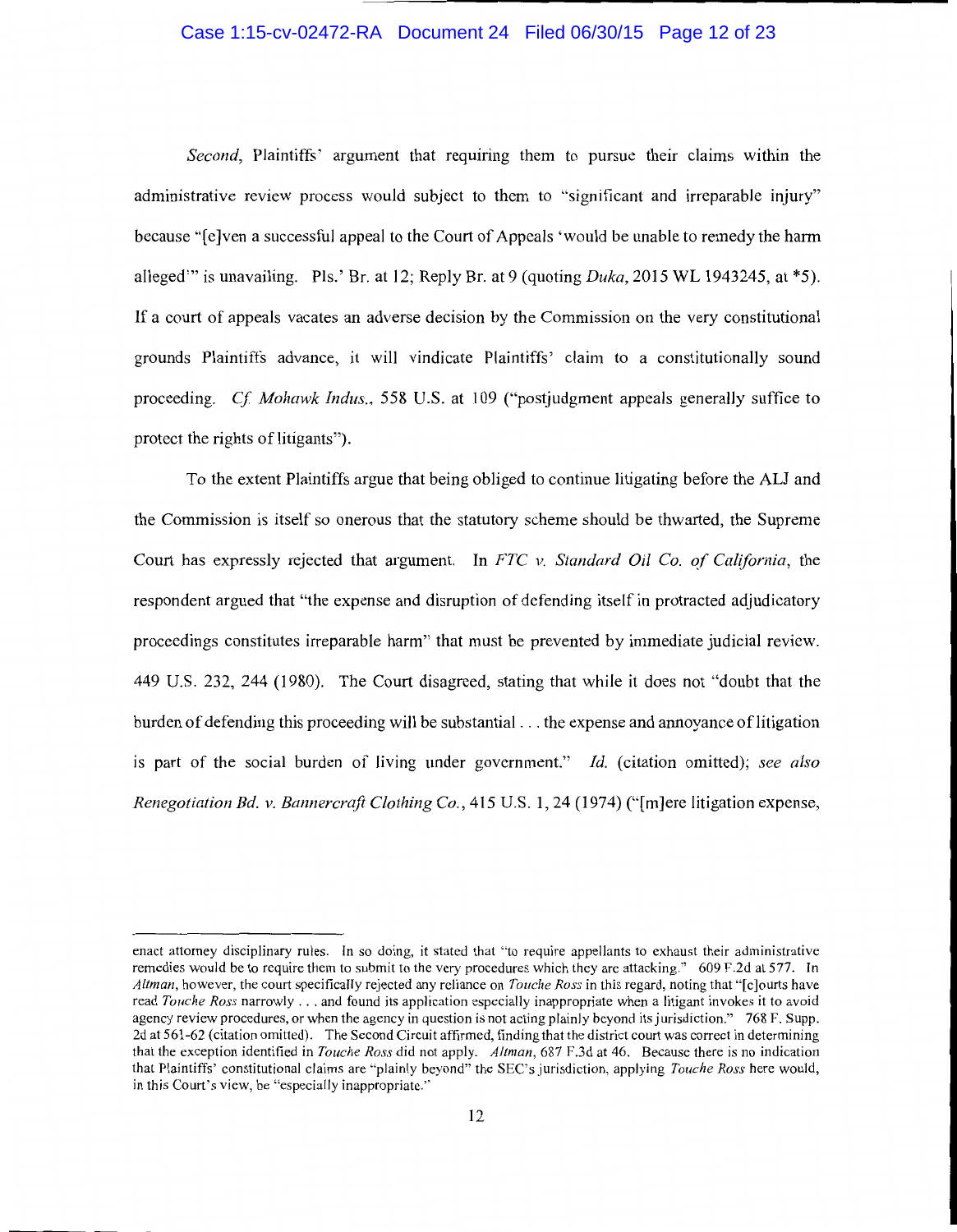# Case 1:15-cv-02472-RA Document 24 Filed 06/30/15 Page 13 of 23

even substantial and unrecoupable cost, does not constitute irreparable injury"). So it is the case here.<sup>4</sup>

Plaintiffs also allege that should the ALJ find for the Commission, they will be subject to "irreparable reputational and financial harm." *See* Pis.' Br. at 20. But this harm is no different than the harm that would follow a similar finding in district court. In any event, the assumption that there will be an adverse decision to cause such harm is speculative at this point. *See, e.g., Burroughs v. Cty. of Nassau,* No. 13-CV-6784 (JS), 2014 WL 2587580, at \*8 (E.D.N.Y. June 9, 2014) (irreparable harm requires "actual and imminent" injuries, not merely "remote []or speculative" injuries). If the mere possibility that a party may lose in an administrative proceeding could confer jurisdiction on a district court where jurisdiction would otherwise be absent, administrative review schemes would be nullified.<sup>5</sup>

This is, of course, not to say that there may not be situations where the harm associated with precluding pre-enforcement review is so "serious and irreparable" as to render immediate judicial review necessary. *Thunder Basin,* 510 U.S. at 216. In *Free Enterprise,* for example, the Supreme Court ruled that no meaningful judicial review was available where, in order to obtain access to a court of appeals within the Exchange Act's review scheme, the petitioners would have had to "bet the farm . . . by taking violative action before testing the validity of the law." 561 U.S. at 490 (citation omitted). There, petitioners challenged the constitutionality of the Public Company Accounting Oversight Board (''the Board"), an administrative body created by Congress

<sup>4</sup> To the extent that Plaintiffs claim that alleging a constitutional injury is itself sufficient to state a harm that would confer jurisdiction on a district court, they are mistaken. As the court in *Chau* stated, "some SEC respondents seem to believe that they can procure a one-way ticket out of an agency proceeding and into district court simply by raising a constitutional allegation. *Thunder Basin, Free Enterprise Fund,* and good sense say otherwise." 2014 WL

 $<sup>5</sup>$  While reputational harm and litigation expenses associated with defending the administrative proceeding</sup> may be "sufficient for purposes of Article III standing," *Duka,* 2015 WL 1943245, at \*5 n.9, this Court agrees with Defendants that "'it has never been the case that anyone with standing could circumvent the SEC's exclusive remedial scheme" and confer district court jurisdiction where none would otherwise exist. Opp. at 9 n.5.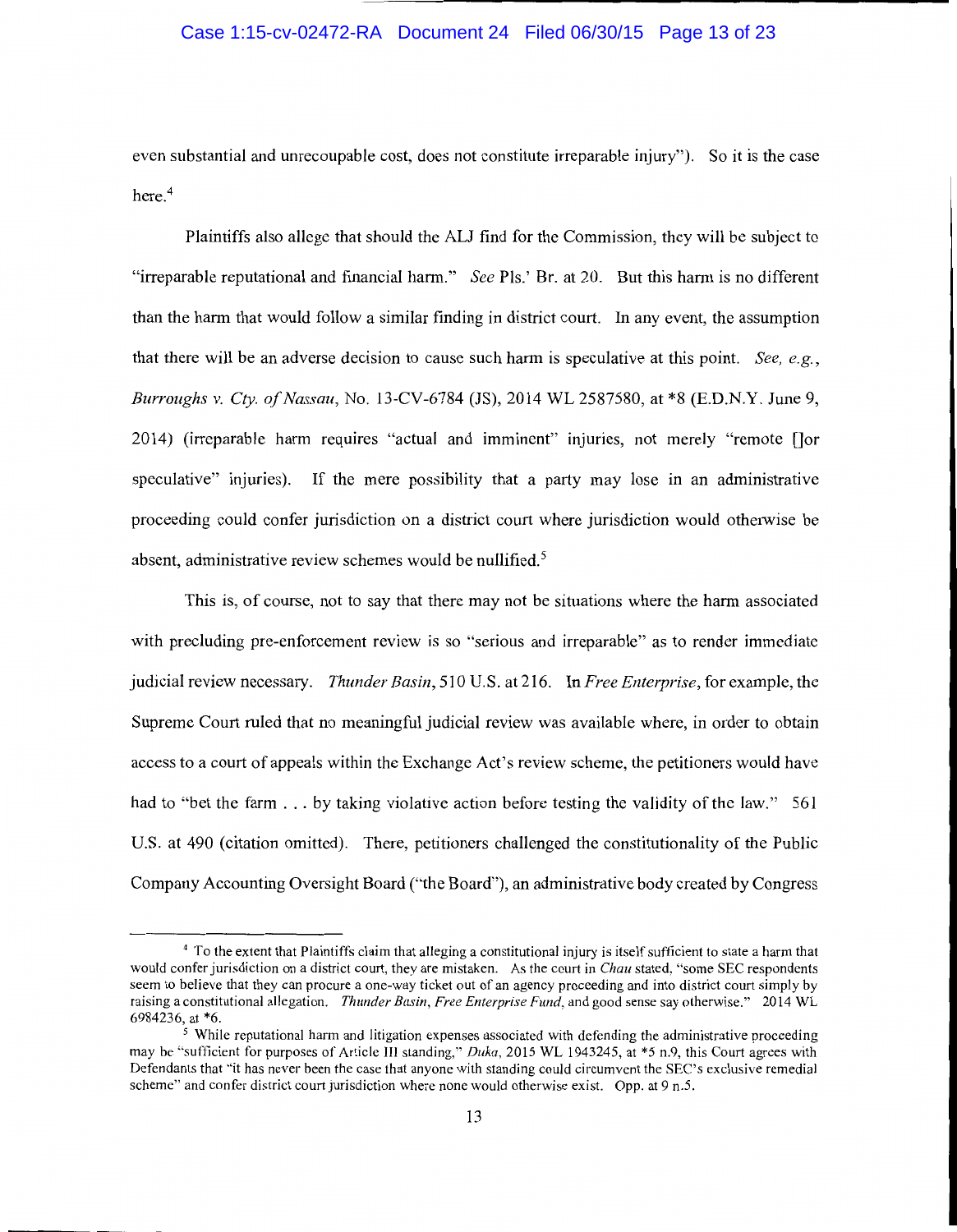## Case 1:15-cv-02472-RA Document 24 Filed 06/30/15 Page 14 of 23

and placed under the oversight of the SEC. *Id.* at 484, 486. The Board could impose sanctions, subject to Commission review, and, under the Exchange Act, final orders of the Commission could be appealed to a court ofappeals. *Id.* at 489. Because no Board sanction had been issued against petitioner, only an unappealable inspection report, the Court concluded that the Board had not taken any action that could be "encapsulated in a final Commission order or rule" from which judicial review could be sought. *Id.* at 490. As a result, in order to obtain judicial review, petitioners would have had to either "select and challenge a Board rule at random," or *"incur* a sanction (such as a sizable fine) by ignoring Board requests for documents and testimony." *Id.*  "If the Commission then affirms, the firm will win access to a court of appeals-and severe punishment should its challenge fail." *Id.* The Court thus held that risking "severe punishment" in order to obtain judicial review through the statutory scheme was not a "meaningful avenue of relief," and that this counseled in favor of finding district court jurisdiction over petitioners' claims. *Id.* at 490-91 (citation omitted); *see also McNary v. Haitian Refugee Center, Inc.,* 498 U.S. 4 79, 496-97 ( 1991) (finding district court had jurisdiction where "most aliens denied [Special Agricultural Worker] status can ensure themselves review in courts of appeals only if they voluntarily surrender themselves for deportation. Quite obviously, that price is tantamount to a complete denial of judicial review .... "); *Thunder Basin,* 510 U.S. at 218 (noting that district court jurisdiction could be proper where "the practical effect of coercive penalties for noncompliance [with a law] was to foreclose all access to the courts," or where "compliance is sufficiently onerous and coercive penalties sufficiently potent that a constitutionally intolerable choice might be presented").

Unlike in *Free Enterprise,* Plaintiffs here do not "need to induce an administrative proceeding," *Bebo,* 2015 WL 905349, at \*3, because the administrative proceeding has already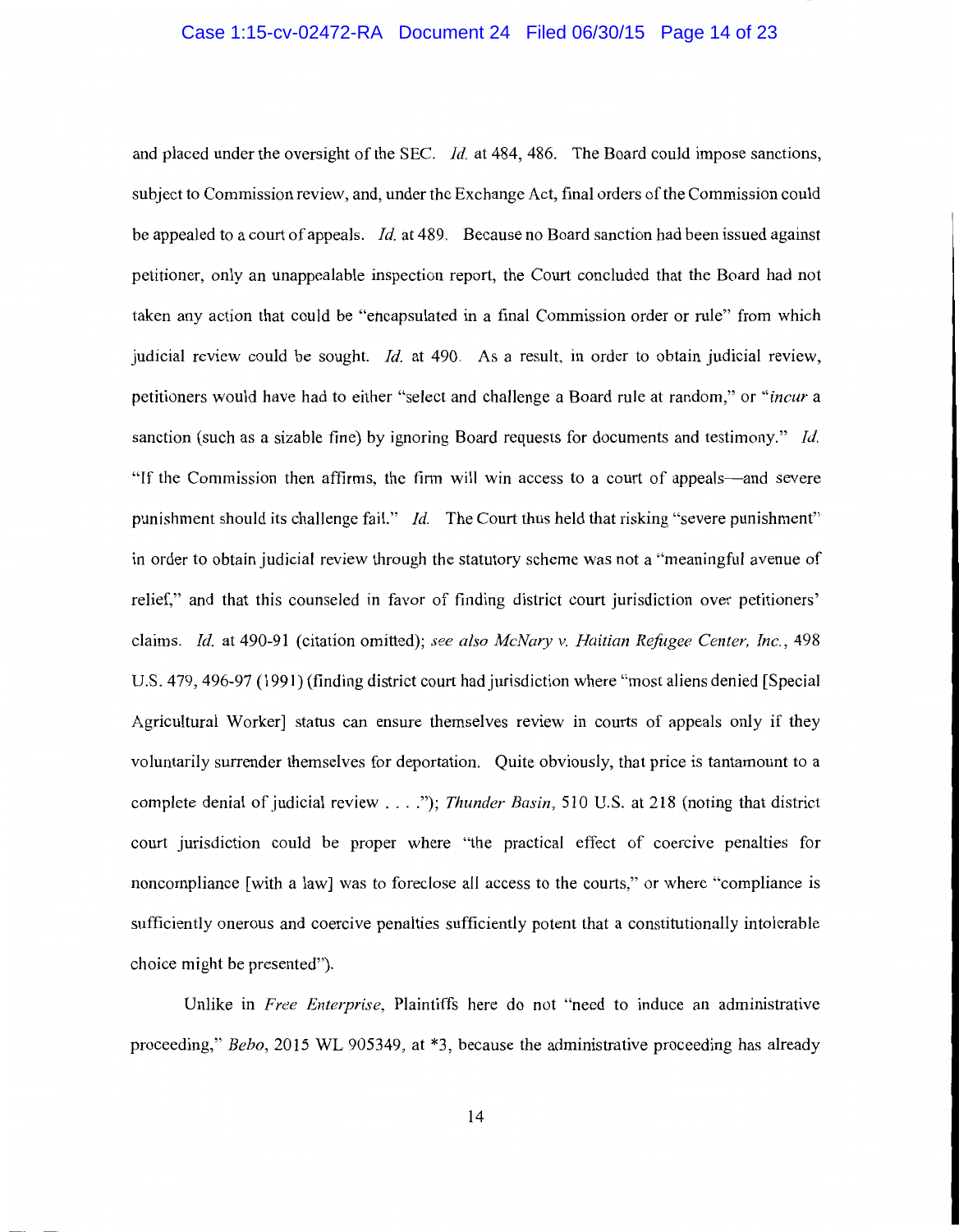# Case 1:15-cv-02472-RA Document 24 Filed 06/30/15 Page 15 of 23

been commenced against them. They are not presented with a choice between risking "severe punishment" in order to obtain judicial review or foregoing judicial review altogether. Meaningful judicial review is already available to Plaintiffs—they may "raise [their] arguments before the SEC ALI and on appeal to the Commission. Then, if the Commission rules against [them], [they] can obtain judicial review in the court of appeals." *Id.* at \*3; *see also Altman,* 768 F. Supp. 2d at 56 I ("Finally, and most importantly, any constitutional challenge raised in [the plaintiffs] administrative proceedings will be meaningfully addressed in the Court of Appeals should Altman appeal the SEC's sanction against him.").

*Third,* Plaintiffs' argument that their constitutional claims "cannot be raised effectively in an administrative proceeding" is also unpersuasive. Their contention that SEC rules bar them from raising these claims as counterclaims ignores the fact that these claims may be effectively raised as affirmative defenses. Indeed, not only have other similarly situated parties already raised these claims as affirmative defenses in their SEC administrative proceedings, *see, e.g.,*  Answer and Affirmative Defenses at 13, *In the Matter of Laurie Bebo,* File No. 3-16293 (filed Jan. 5, 2015), *available at* http://www.sec.gov/litigation/apdocuments/ap-3-16293.xml ("Fifteenth Affirmative Defense[:] This administrative proceeding violates Article II of the United States Constitution."), Plaintiffs themselves have done so as well. *See* Answer at 10, *In the Matter of Lynn Tilton,* File No. 3-16462 (filed Apr. 22, 2015), *available at*  https://www.sec.gov/litigation/apdocuments/ap-3-16462.xml ("First Affirmative Defense[:] The Commission and the Commission's Administrative Law Judges lack authority to conduct the proceedings herein."). 6

<sup>6</sup> Although Plaintiffs' affirmative defense is generally worded and could. presumably, refer to affirmative defenses other than the Article II challenge raised here, at oral argument Plaintiffs did not object to the SEC's assertion that they had already raised their Article II challenge in their first affirmative defense. *See* Tr. at 20:3-6.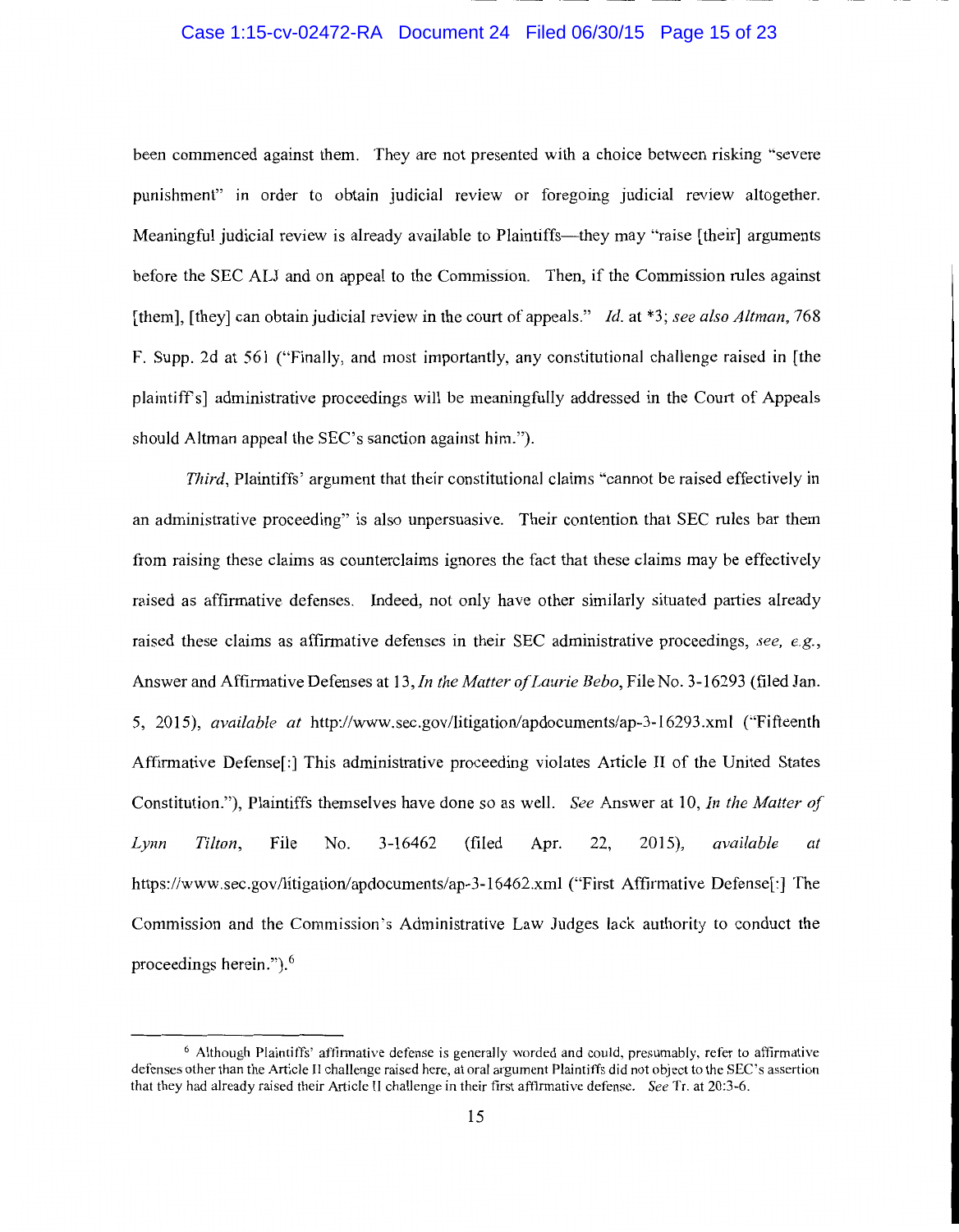# Case 1:15-cv-02472-RA Document 24 Filed 06/30/15 Page 16 of 23

Plaintiffs' further contention that they cannot effectively raise their claims administratively because SEC rules "do not allow the kind of discovery of the SEC personnel necessary to elicit admissible evidence of such claims" is belied by their own admission that, as a purely legal matter, no discovery is necessary to adjudicate these claims. *See* Pls.' Br. at 11 ("The decisive-indeed, the only-question is whether SEC ALJs qualify as 'inferior officers' within the meaning of Article II"); Tr. at 4:8-23 (when asked at oral argument if discovery was necessary, Plaintiffs' counsel responded, "I don't think that your Honor has to deal with factual issues" in deciding the likelihood of success on the merits because the SEC has essentially conceded that the only issue is "very directly" whether ALJs are "officers" or not).

To the extent that other kinds of discovery may be relevant, there is no indication that evidence relating to Plaintiffs' affirmative defense would not be included in the administrative record. *See, e.g.,* 17 C.F .R. § 201.326 ("a party is entitled to present its case or defense by oral or documentary evidence, to submit rebuttal evidence, and to conduct such cross-examination as ... may be required"); Opp. at 8. Furthermore, the Commission on review may "accept or hear additional evidence . . . or remand or refer the proceeding to a hearing officer for taking of additional evidence," 17 C.F.R.  $\&$  201.452,<sup>7</sup> and the court of appeals can remand the case for further fact-finding, if necessary. 15 U.S.C.  $\S$  77 $i$ (a), 78 $y$ (a)(5), 80a-42(a), 80b-13(a). The record on review to the court of appeals would, therefore, be adequate to address the constitutional questions at issue here.<sup>8</sup>

<sup>7</sup>Indeed, in a currently pending action before the Commission addressing the same Article II issues that Plaintiffs raise here, the Commission recently ordered that additional material be submitted for inclusion in the record.<br>See In the Matter of Timbervest, LLC et al., SEC Release No. 4096, 2015 WL 3398239, at \*1 (May 27, 2

<sup>&</sup>lt;sup>8</sup> In concluding that the district court had jurisdiction over the plaintiff's equal protection claim against the Commission in *Gupta v. SEC,* Judge Rakoffheld that because the administrative record pertaining to that claim could not adequately be developed, there would not be meaningful review of such claim within the statutory scheme. 796 F. Supp. 2d 503, 513-14 (S.D.N.Y. 2011) ("the SEC's administrative machinery does not provide a reasonable mechanism for raising or pursuing such a claim .... [N]othing that happens in the administrative proceeding will bear on this claim, and no administrative record bearing on this claim will be developed for any federal appellate court to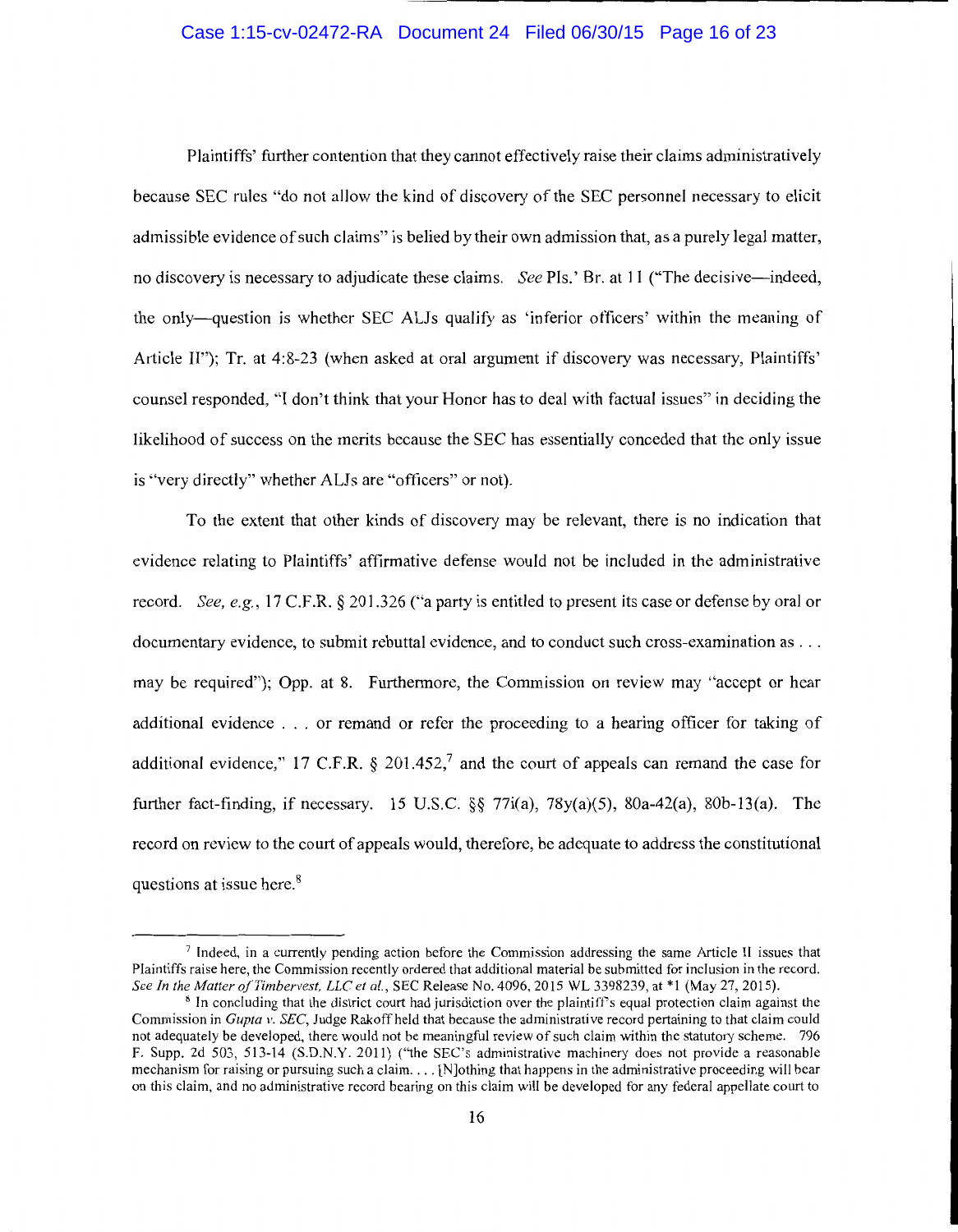## Case 1:15-cv-02472-RA Document 24 Filed 06/30/15 Page 17 of 23

Contrary to Plaintiffs' related argument, whether the ALJ has the authority to consider their constitutional claims or not, *see* Pis.' Br. at 11-12, is not determinative. The Supreme Court has repeatedly stated that even if an administrative tribunal cannot address the constitutional claims at issue, meaningful review will still be had so long as the remedial scheme provides for federal appellate court review of those claims. *See, e.g., Elgin,* 132 S. Ct. at 2136-37 (noting that while the Merit Systems Protection Board ("MSPB") "has repeatedly refused to pass upon the constitutionality of legislation," this was not determinative of the jurisdictional analysis because the statute at issue "provides review in the Federal Circuit, an Article III court fully competent to adjudicate petitioners' [constitutional] claims"); *Thunder Basin*, 510 U.S. at 215 ("[e]ven if" the Federal Mine Safety and Health Review Commission could not consider constitutional claims, "petitioner's statutory and constitutional claims here can be meaningfully addressed in the Court of Appeals"). In any event, as the SEC points out, constitutional questions have been considered in numerous SEC administrative proceedings. *See* Opp. at 8 n.4. Indeed, as mentioned above in note 7, the Commission is currently hearing another case that has raised the same Article II challenge to the ALJ's appointment and removal scheme as Plaintiffs have raised here. *See In the Matter ofTimbervest, LLC et al.,* SEC Release No. 4003, 2015 WL 242393, at \*1 (Jan. 20, 2015) (ordering additional briefing on the "two-tiered tenure protection" issue); *Timbervest,* SEC Release No. 4096, 2015 WL 3398239, at \*1 (May 27, 2015) (ordering additional briefing on the appointments issue).

review"). Unlike in the instant case, however, Gupta's claims were fact-intensive in nature; he had alleged that the SEC "intentionally, irrationally, and illegally singled him out for unequal treatment." *Id.* at 513. Accordingly, certain avenues of relevant discovery, such as "discovery of SEC personnel," would have been precluded in Gupta's administrative proceeding. Here, by contrast, the purely legal questions at issue are not fact-dependent and the administrative record would not be similarly lacking.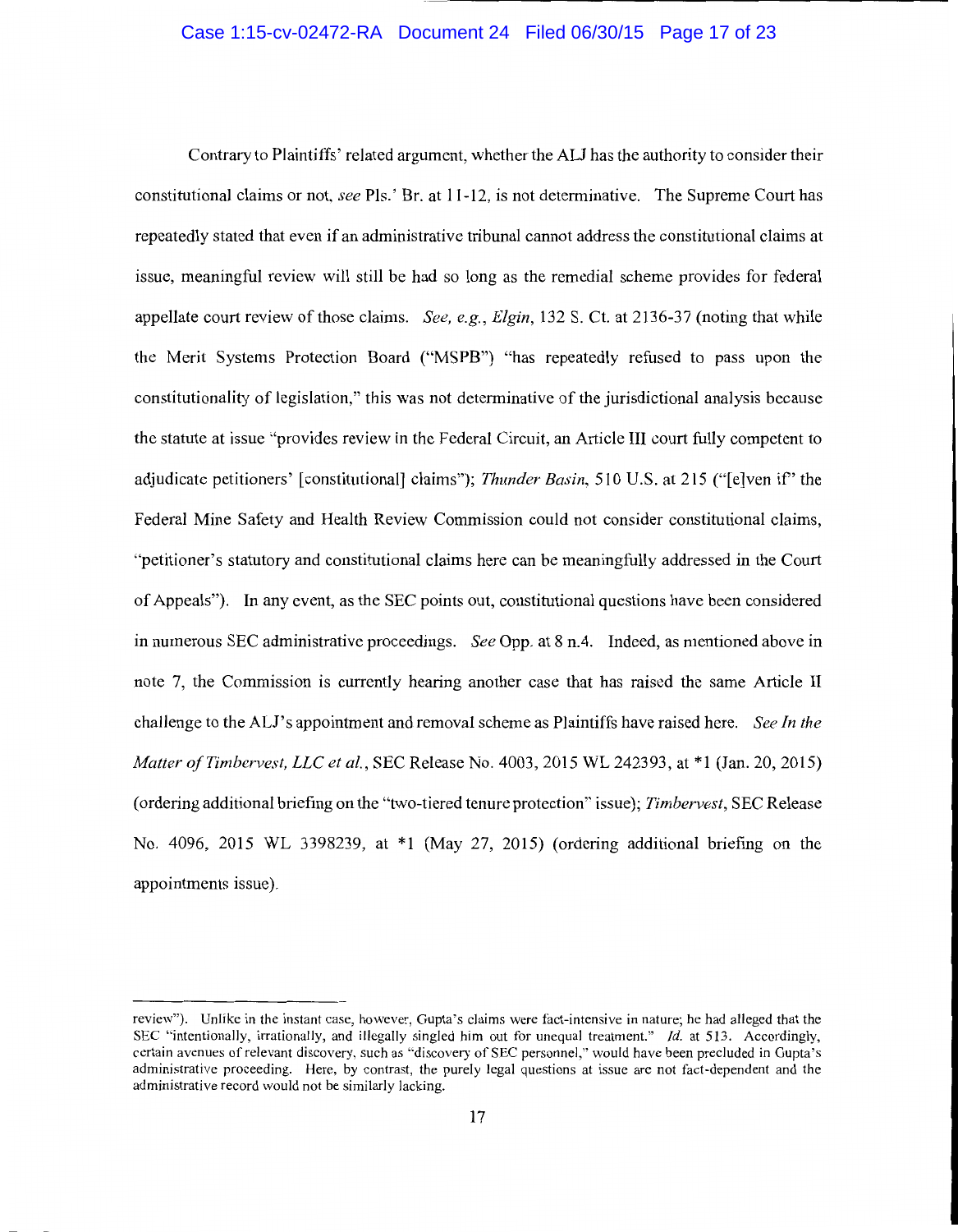## Case 1:15-cv-02472-RA Document 24 Filed 06/30/15 Page 18 of 23

*Fourth,* and finally, Plaintiffs contend that the SEC ALJ and the Commission would be "inherently conflicted" in addressing Plaintiffs' claims. Pls.' Br. at 12. Plaintiffs rely on *Gupta,*  which found that meaningful review would be foreclosed when "[t]he Commission, having approved the OTP ... would be inherently conflicted in assessing such a claim .... " 796 F. Supp. 2d at 514. The court in *Chau,* however, concluded otherwise, stating that while this claim "might have some force if adjudication before the SEC were the end of the line ... of course it is not. Plaintiffs can seek review of a final SEC order before a federal court of appeals and, if need be, an order to take additional evidence." 2014 WL 6984236, at \*11. This Court finds *Chau's*  reasoning persuasive and adopts it. Any concern about the SEC's potential bias, even if warranted, may be fully addressed by a court of appeals.

In sum, Plaintiffs have not established that pursuing their claims through the statutory review scheme will result in a denial of meaningful judicial review.

#### **B. Wholly Collateral**

As to the second prong of the jurisdictional test, Plaintiffs contend that because they are bringing a "facial," rather than "as-applied" constitutional challenge, their claims are "wholly collateral" to the statutory review provisions. Pls.' Br. at 9. In so doing, they rely on language contained in *Chau,* in which the court stated:

There is an important distinction between a claim that an administrative scheme is unconstitutional in all instances—a facial challenge—and a claim that it violates a particular plaintiff's rights in light of the facts of a specific case—an as-applied challenge. As between the two, courts are more likely to sustain pre-enforcement jurisdiction over broad facial and systematic challenges, such as the claim at issue in *Free Enterprise Fund.* 

*Chau,* 2014 WL 6984236, at \*6 (citation omitted).

Because their claims "do not depend upon the facts of this particular case," Plaintiffs argue that their attack is facial, should be considered collateral, and should thus be heard in district court.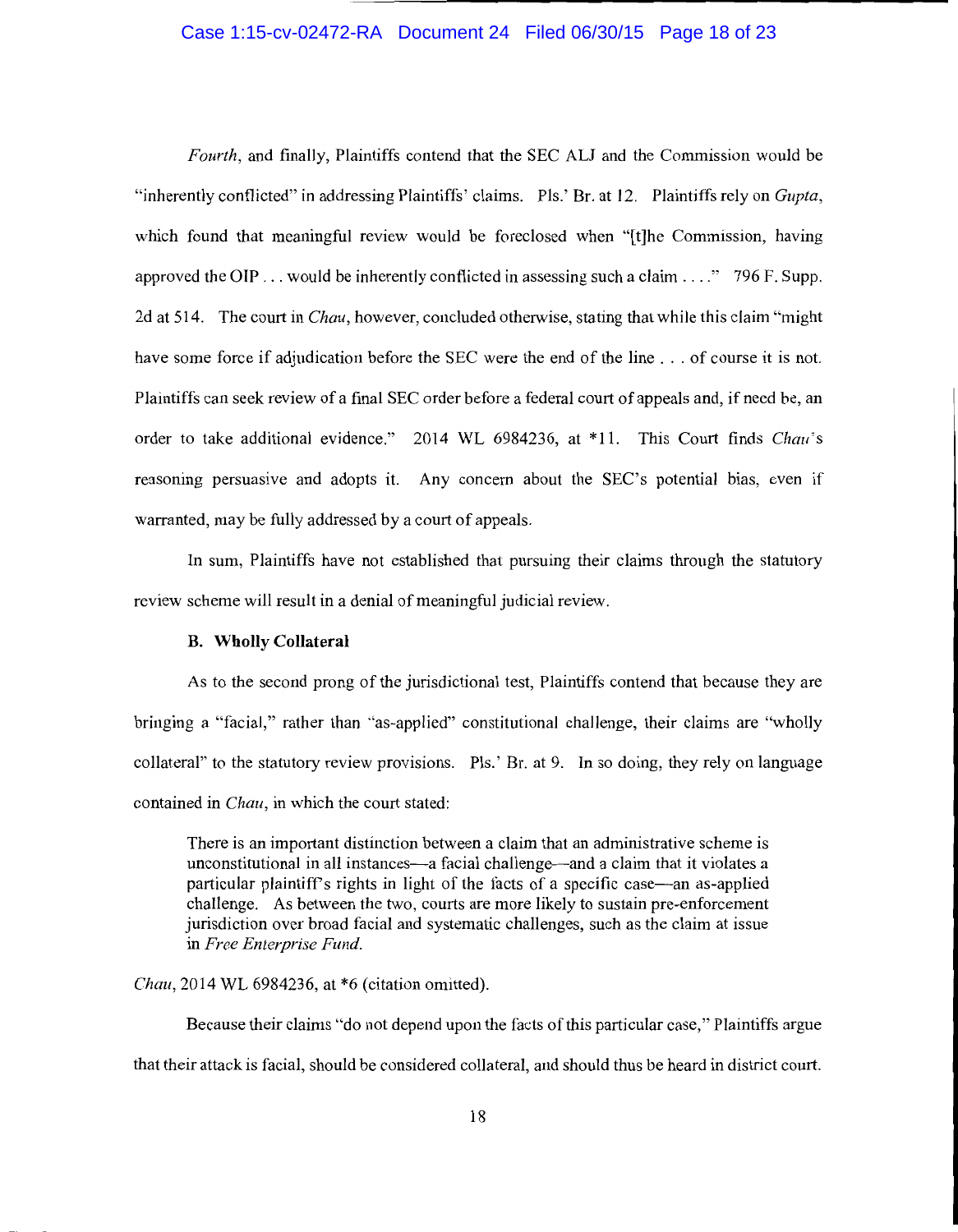## Case 1:15-cv-02472-RA Document 24 Filed 06/30/15 Page 19 of 23

Pls.' Br. at 9. The court in *Chau,* however, recognized that its distinction between facial and asapplied constitutional claims did not provide a "hard-and-fast" jurisdictional rule. 2014 WL 6984236, at \*6. Indeed, the Supreme Court in *Elgin* explicitly rejected such an inflexible rule, which the dissent would have adopted:

The dissent carves out for district court adjudication only facial constitutional challenges to statutes, but we have previously stated that 'the distinction between facial and as-applied challenges is not so well defined that it has some automatic effect or that it must always control the pleadings and disposition in every case involving a constitutional challenge.'

*Elgin,* 132 S. Ct. at 2135 (quoting *Citizens United v. Fed Election Comm 'n,* 558 U.S. 310, 331 (2010)). Accordingly, Plaintiffs' characterization of their challenge as facial rather than asapplied does not alter the Court's conclusion.

*Free Enterprise* and *Elgin* are further instructive as to what constitutes a "wholly collateral" claim. In *Free Enterprise,* the Court held that because the petitioner's challenge was unrelated to "any Commission orders or rules from which review might be sought," the claims were collateral to the administrative review scheme. 561 U.S. at 490. The *Elgin* Court, meanwhile, held that because the petitioners' claims were "the vehicle by which" they sought "the kinds of relief' routinely afforded by the agency, and were of a type "regularly adjudicated" by the agency, their claims were not "wholly collateral." 132 S. Ct. at 2139-40.

Whether Plaintiffs' claims should be considered collateral is a close question. It is true that the constitutional challenge is unrelated to the securities violations underlying the administrative proceeding; it also does not pertain to "any Commission orders or rules," but rather the constitutionality of the proceedings generally. *Free Enter.,* 561 U.S. at 490; *see also Gupta,*  796 F. Supp. 2d at 513 (the plaintiffs equal protection challenge "would state a claim even if Gupta were entirely guilty of the charges made against him in the OIP"). The SEC's argument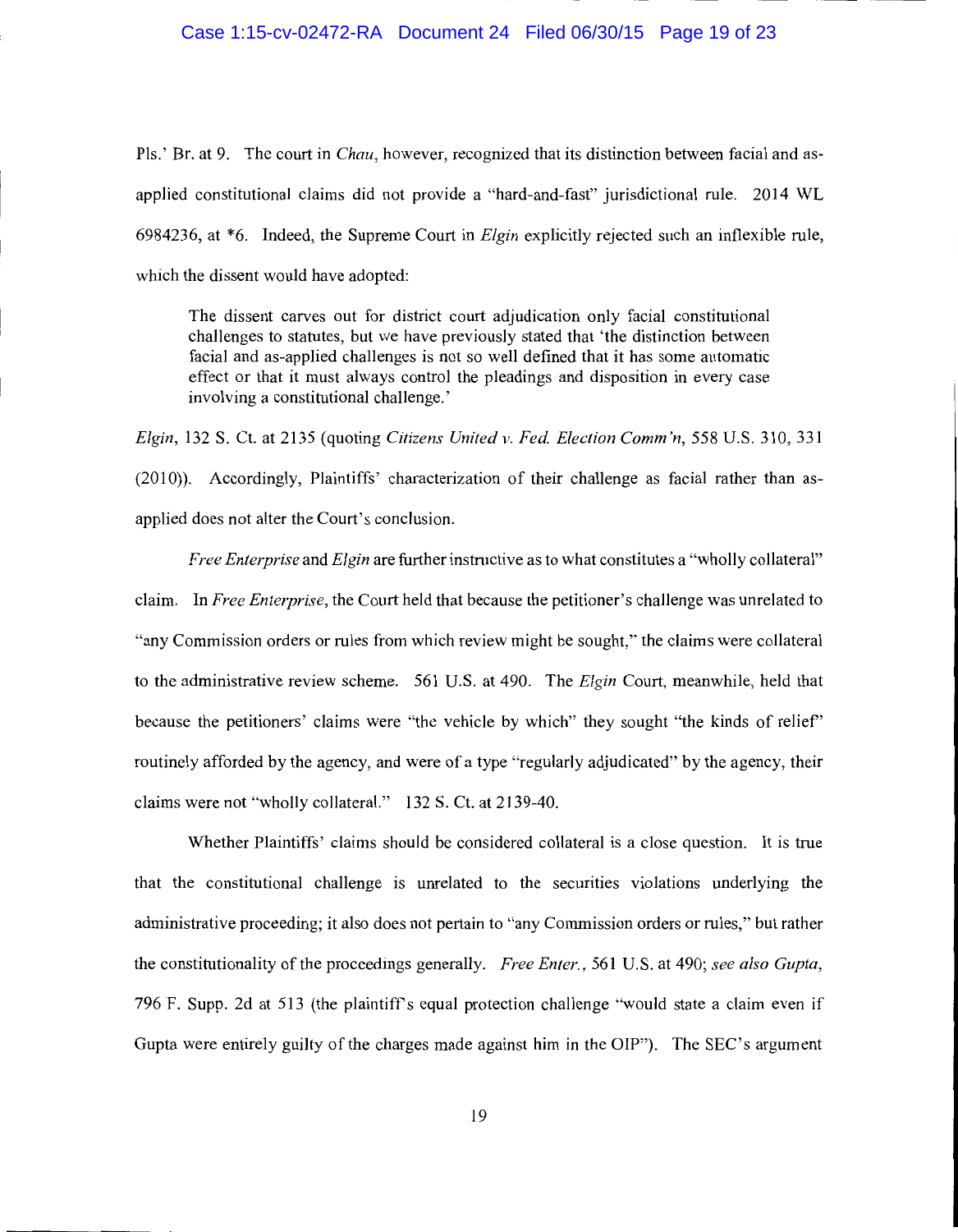## Case 1:15-cv-02472-RA Document 24 Filed 06/30/15 Page 20 of 23

that the claims are not collateral because they are the vehicle "by which Plaintiffs seek to halt the administrative proceeding against them," Opp. at 10, overlooks *Elgin's* other considerations, namely that the nature of the claims and the relief sought were of the kind "regularly" subject to and afforded by the administrative review scheme. *Elgin,* 132 S. Ct. at 2139-40. Seeking to halt *ALI* proceedings based upon alleged structural constitutional violations cannot reasonably be characterized as the "regular" or "routine" business of SEC administrative proceedings.

Nonetheless, because Plaintiffs have raised these issues as an affirmative defense in the administrative proceeding, it is difficult to see how they can still be considered '"collateral' to any Commission orders or rules from which review might be sought," *Free Enter.,* 561 U.S. at 490, since the ALI and the Commission will, one way or another, rule on those claims and it will be the Commission's order that Plaintiffs will appeal, if in fact it finds against Plaintiffs. Moreover, unlike in *Free Enterprise,* where the petitioners' claims were necessarily collateral to any administrative review scheme because they were not subject to an administrative proceeding at the time they filed their action, Plaintiffs here are already within the review mechanism. Their challenge therefore flows from the fact that they are the subject of the proceeding that they seek to enjoin, and any administrative ruling on their defense will be appealable. Furthermore, ifthe ALI or the Commission agree with Plaintiffs and dismiss the administrative proceeding, Plaintiffs will have obtained from the agency the relief sought. Seen in this light, the claims are not collateral to the proceedings, but rather intertwined. Indeed, it would be curious for Congress to have intended for a claim that can be adequately raised within the administrative review procedures it created to also be considered "wholly collateral" to them.

Since Plaintiffs here are able to raise their claims within the administrative scheme, the Court cannot conclude that these claims are wholly collateral to that scheme. This conclusion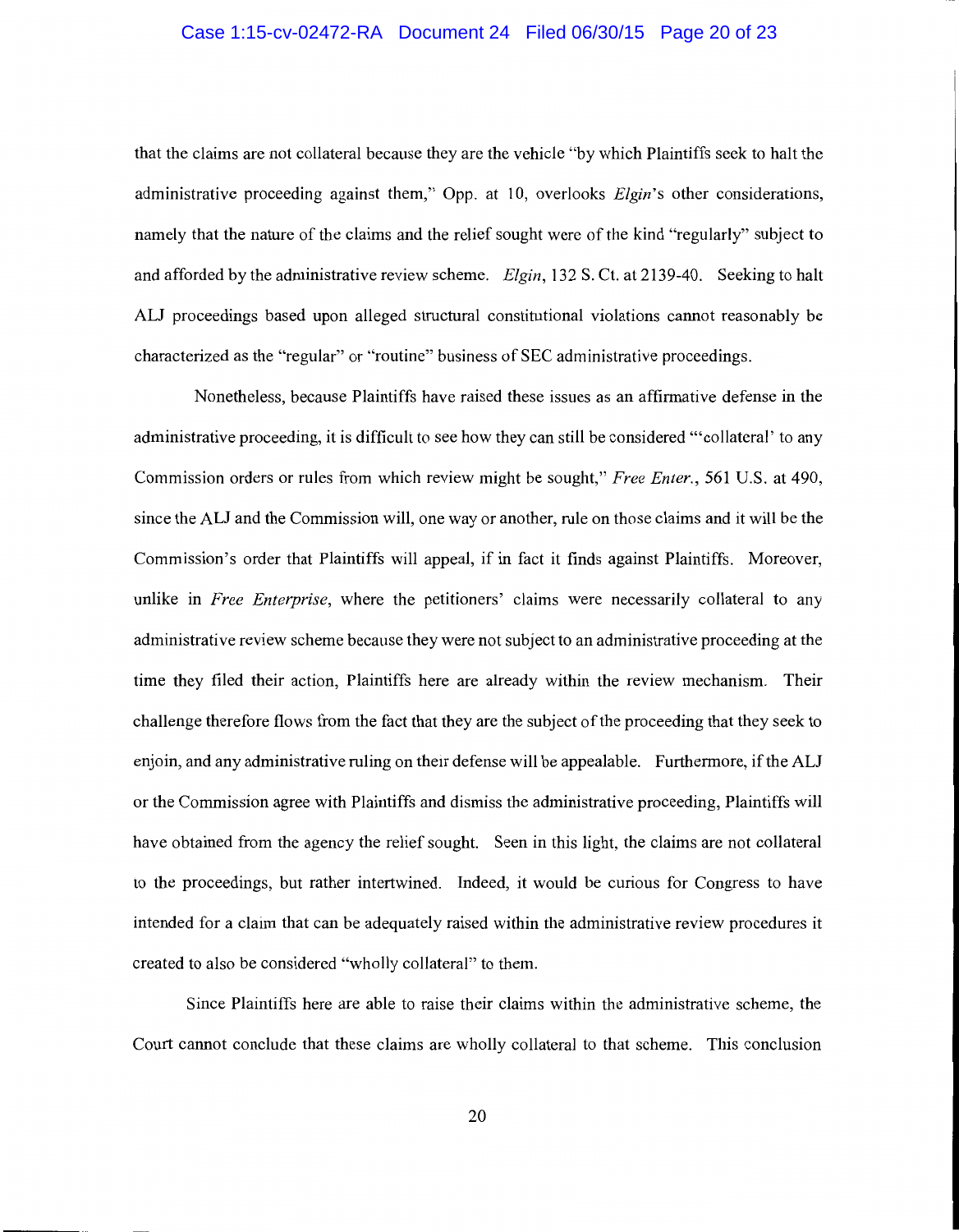## Case 1:15-cv-02472-RA Document 24 Filed 06/30/15 Page 21 of 23

may be different for an otherwise situated litigant—for example, one who had to "bet the farm" to trigger any review at all, as in *Free Enterprise.* In that circumstance, a plaintiff not subject to any administrative proceeding but armed with viable claims against the SEC could bring such claims in district court as ones wholly collateral to any "Commission orders or rules from which review might be sought." *Free Enter.,* 561 U.S. at 490. Given, however, that Plaintiffs here can, and have, raised their claims within the administrative scheme, these claims cannot be similarly categorized as wholly collateral to the administrative review scheme. The opposite holding would seem to defeat Congressional intent, as any litigant subject to an administrative proceeding would be invited to escape agency adjudication by fashioning an incidental constitutional challenge and claiming that it is wholly collateral to the pending proceedings. The Court declines to so hold.

## C. Agency Expertise

Finally, the Court recognizes that the particular constitutional questions here may not be within the SEC's expertise. *See Free Enter.,* 561 U.S. at 491 ("the statutory questions involved do not require technical considerations of [agency] policy. They are instead standard questions of administrative law, which the courts are at no disadvantage in answering") (citation omitted). Given the meaningful review otherwise available, however, this factor does not change the Court's conclusion that it lacks jurisdiction.

Although the Supreme Court has stated that "[a ]djudication of the constitutionality of congressional enactments has generally been thought beyond the jurisdiction of administrative agencies," it has also cautioned that "[t]his rule is not mandatory .... " *Thunder Basin,* 510 U.S. at 215 (first alteration in original) (citation omitted). The court in *Chau,* for example, after rightly noting that "the judicial branch is the ultimate arbiter of constitutional law," nevertheless held that district court jurisdiction was precluded given that the SEC could-and had--considered the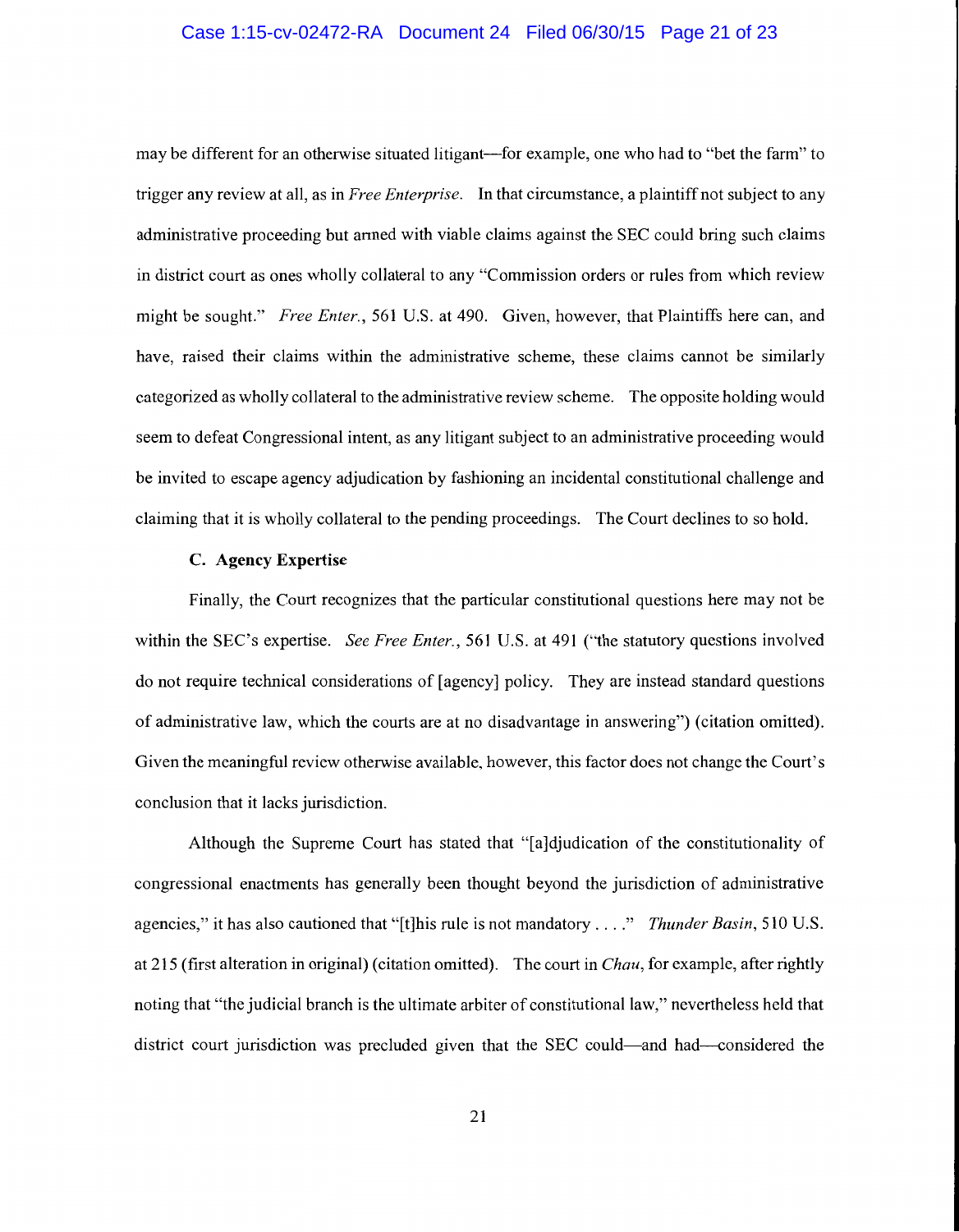## Case 1:15-cv-02472-RA Document 24 Filed 06/30/15 Page 22 of 23

plaintiffs' constitutional claims. 2014 WL 6984236, at \*13. There, the plaintiffs raised equal protection claims before an ALI, who ruled on the issue. *Id.* Thereafter, the plaintiffs sought approval for interlocutory appeal from the Commission, which also considered the merits of the plaintiffs' argument. *Id.* The court concluded that even though adjudication of constitutional claims are "not peculiarly within the SEC's competence ... that does not mean that the SEC is powerless to consider constitutional issues that arise during agency hearings." *Id.* The SEC's efforts in adjudicating those claims thus "indicate that the SEC is competent to consider plaintiffs' constitutional claims, at least in the first instance." *Id.* 

The same is true here. Not only have Plaintiffs already raised their present claim as an affirmative defense in their answer to the OIP, but the Commission, as mentioned above, is currently considering these precise Article II challenges in another case before it. *See Timbervest,*  2015 WL 242393, at \*1; 2015 WL 3398239, at \*1. As in *Chau,* the SEC here is entirely "competent to consider plaintiffs' constitutional claims, at least in the first instance." *Chau,* 2014 WL 6984236, at \*13; *see also Thunder Basin,* 510 U.S. at 215 (finding district court jurisdiction precluded and noting that the Federal Mine Safety and Health Review Commission "has addressed constitutional questions in previous enforcement proceedings"). In any event, even if an agency were ''powerless" to consider constitutional claims, *Thunder Basin* and *Elgin* counsel that this is not sufficient to bypass the statutory remedial scheme where meaningful judicial review is otherwise available. *See Thunder Basin,* 510 U.S. at 215; *Elgin,* 132 S. Ct. at 2137. Thus, even if the SEC lacked the authority, competence, or expertise to adjudicate Plaintiffs' constitutional claims, because meaningful review of those claims in an Article III court of appeals is available, district court jurisdiction would still be precluded.